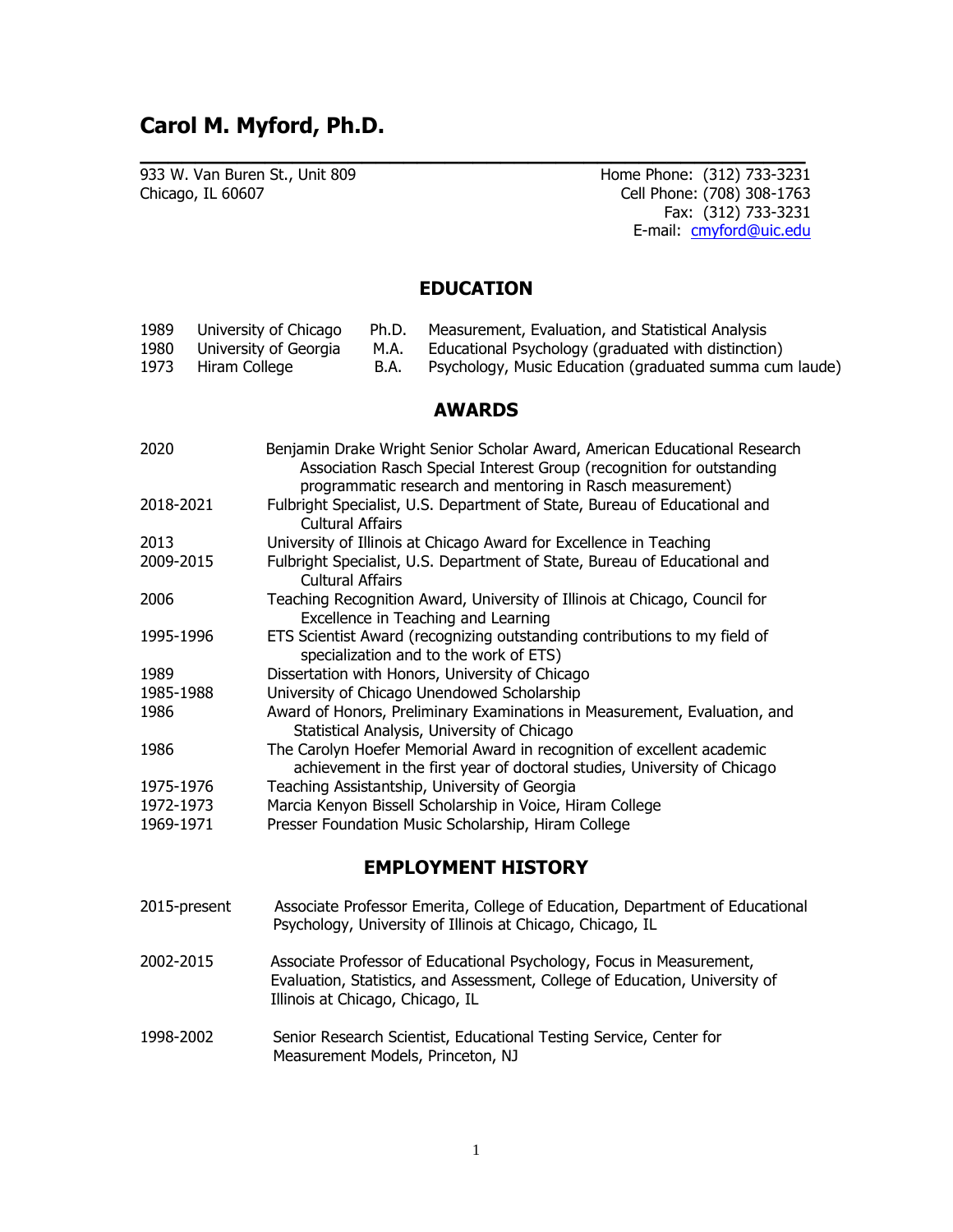| 1993-1998 | Research Scientist, Educational Testing Service, Center for Performance<br>Assessment, Princeton, NJ                         |
|-----------|------------------------------------------------------------------------------------------------------------------------------|
| 1990-1993 | Associate Research Scientist, Educational Testing Service, Division of<br>Cognitive and Instructional Science, Princeton, NJ |
| 1989-1990 | Adjunct Professor, The School of the Art Institute, Chicago, IL                                                              |
| 1985-1986 | Research Specialist, Department of Research and Evaluation, Chicago Public<br><b>Schools</b>                                 |
| 1984-1985 | Test Development Specialist, Georgia Assessment Project, Georgia<br>State University, Atlanta, GA                            |
| 1980-1983 | Research Dissemination Specialist, Education Information Center,<br>Georgia Department of Education, Atlanta, GA             |
| 1976-1978 | Examination Research and Development Technician, State of<br>Georgia Merit System of Personnel Administration, Atlanta, GA   |
| 1975-1976 | Teaching Assistant, Department of Educational Psychology, University of<br>Georgia, Athens, GA                               |
| 1974-1975 | Test Scorer, Personnel Press Scoring Service, University of Georgia,<br>Athens, GA                                           |
| 1973-1974 | Music Therapy Specialist, Cleveland Music School Settlement, Cleveland, OH                                                   |

# **ASSESSMENT, EVALUATION, AND MEASUREMENT CONSULTING**

| 2019-present | Universidad Nacional Costa Rica, School of Literature and Language Sciences,<br>Heredia, Costa Rica                                                                                                 |
|--------------|-----------------------------------------------------------------------------------------------------------------------------------------------------------------------------------------------------|
| 2019-present | Omar Dengo Foundation, San Jose, Costa Rica (through the Fulbright Specialist<br>Program, U.S. Department of State, Bureau of Educational and Cultural Affairs)                                     |
| 2019-present | University of Costa Rica, School of Modern Languages (through the Fulbright<br>Specialist Program, U.S. Department of State, Bureau of Educational and<br>Cultural Affairs)                         |
| 2018-present | University of Costa Rica, Institute of Psychological Research                                                                                                                                       |
| 2017-present | World Bank, Consultant on the Development of a PhD Program in Measurement<br>and Evaluation for National Research University, Higher School of Economics,<br>Institute of Education, Moscow, Russia |
| 2016-2017    | University of Illinois at Chicago, Center for the Advancement of Teaching-<br>Learning Communities                                                                                                  |
| 2016         | Olive-Harvey College, City Colleges of Chicago                                                                                                                                                      |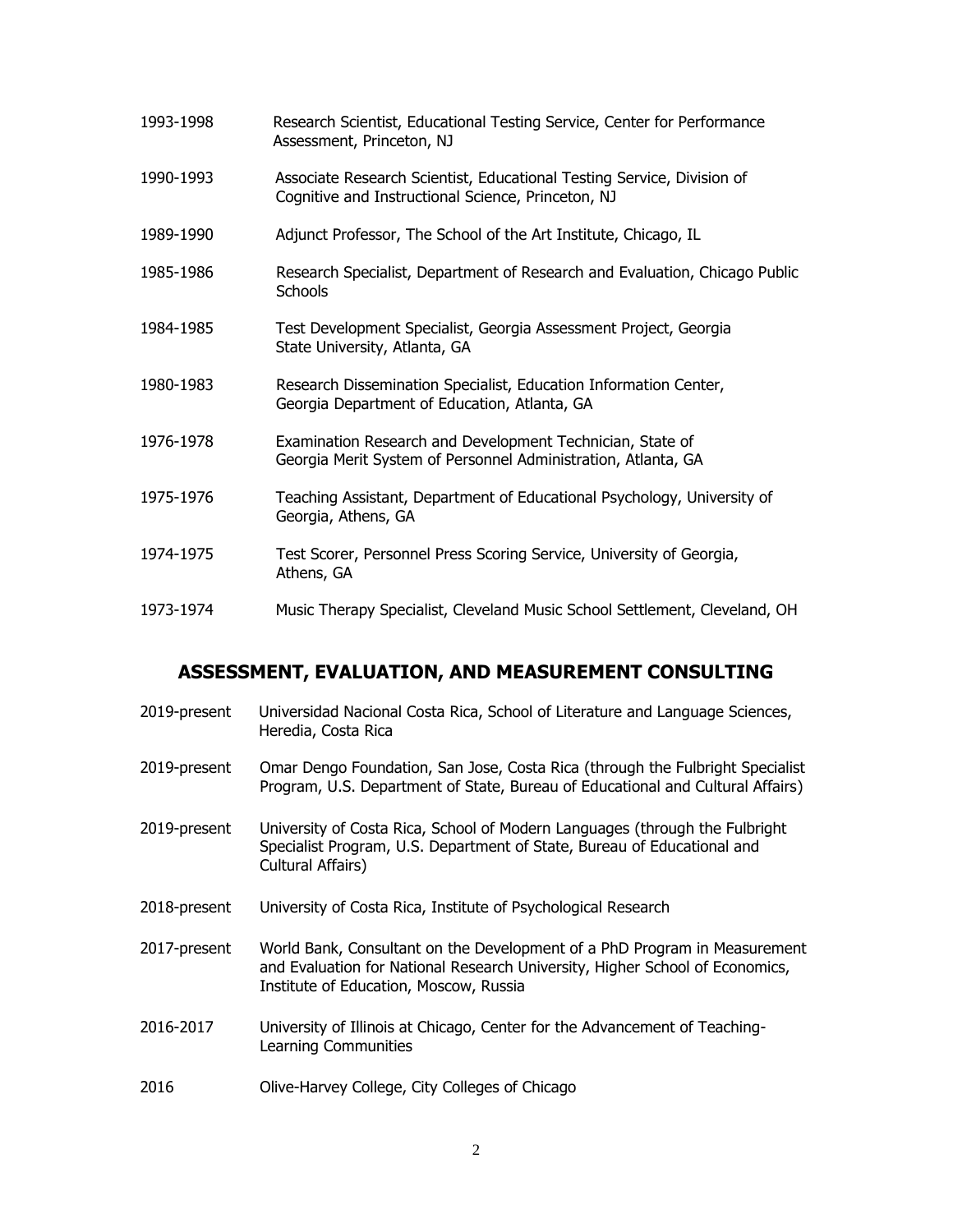| 2016         | Midwestern University, Chicago College of Pharmacy                                                                                                                         |
|--------------|----------------------------------------------------------------------------------------------------------------------------------------------------------------------------|
| 2015         | Central American Technological University, Honduras (through the Fulbright<br>Specialist Program, U.S. Department of State, Bureau of Educational and<br>Cultural Affairs) |
| 2012-2013    | Ekurhuleni West College, Johannesburg, South Africa (through the Fulbright<br>Specialist Program, U.S. Department of State, Bureau of Educational and<br>Cultural Affairs) |
| 2012-present | National Research University, Higher School of Economics, Institute of<br>Education, Institute of Education, Program in Psychometrics, Moscow, Russia                      |
| 2010-2012    | The American Board of Orthopaedic Surgery                                                                                                                                  |
| 2009-2010    | The Accreditation Council for Graduate Medical Education                                                                                                                   |
| 2009-2015    | Measurement Incorporated                                                                                                                                                   |
| 2006-2007    | Mathematica, Learning from Assessment Working Group, Head Start National<br>Recording System Quality Assurance and System Development Project                              |
| 2004         | Ohio Foundation for Independent Councils, Best Practices in Minority Retention<br>Grant Program                                                                            |
| 2003-2005    | University of Illinois at Chicago, College of Nursing, College of Engineering                                                                                              |
| 2003-2004    | The Chicago Community Trust                                                                                                                                                |
| 2003-2004    | University of Chicago, Consortium on Chicago School Research                                                                                                               |
| 2003-2004    | University of Illinois at Chicago, Partnership READ                                                                                                                        |
| 2000-2001    | Washington Statewide Assessment Program                                                                                                                                    |
| 1997-1998    | New York Regents Testing Program                                                                                                                                           |
| 1996-1998    | Kentucky Statewide Assessment Program                                                                                                                                      |
| 1995-1996    | Western Australia Statewide Arts Assessment project                                                                                                                        |
| 1993-1994    | Vermont Statewide Arts Assessment Program                                                                                                                                  |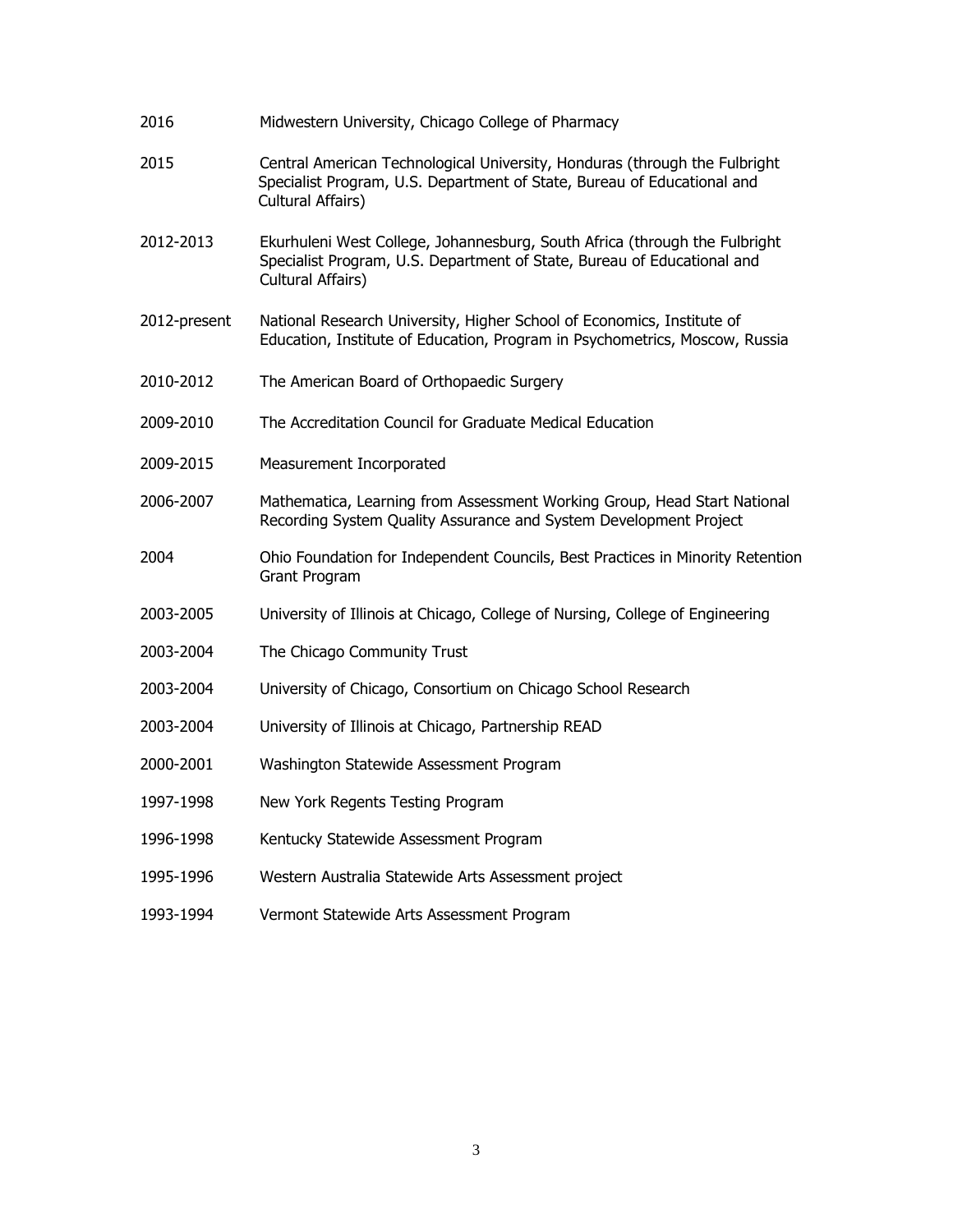## **MEMBERSHIP ON TECHNICAL ADVISORY COMMITTEES OVERSEEING LARGE-SCALE TESTING PROGRAMS**

| 2008-present | ACCESS for ELLs (English Language Learners) Testing Program, WIDA<br>Consortium, University of Wisconsin-Madison |
|--------------|------------------------------------------------------------------------------------------------------------------|
| 2007-2019    | Gwinnett County Public Schools Assessment Program, Suwanee, GA                                                   |
| 1995-1998    | Delaware Comprehensive Assessment System, Dover, DE                                                              |

## **NEW COURSE DEVELOPMENT AT THE UNIVERSITY OF ILLINOIS AT CHICAGO**

### **Graduate Face-to-Face Courses**

- 2002 Educational Program Evaluation
- 2003 Assessment for Teachers
- 2003 Assessment for Measurement Professionals
- 2004 Large-Scale Testing
- 2004 Issues in Assessment and Measurement
- 2005 Assessment for School Leaders
- 2005 Approaches to the Analysis of Rating Data and the Study of Raters
- 2014 Proseminar in Educational Psychology II: Discourses in the Field (Scientific Writing)

#### **Undergraduate Face-to-Face Courses**

2006 Learning, Cognition, and Student Assessment (in collaboration with Keith Thiede)

#### **Undergraduate Online Courses**

2009 Assessment in the Urban Elementary Classroom (in collaboration with instructional designers L.K. Curda and Melissa Kelly)

#### **Graduate Online Courses**

- 2010 Assessment for Measurement Professionals (in collaboration with instructional designer Melissa Kelly)
- 2011 Educational Program Evaluation (in collaboration with instructional designer Melissa Kelly)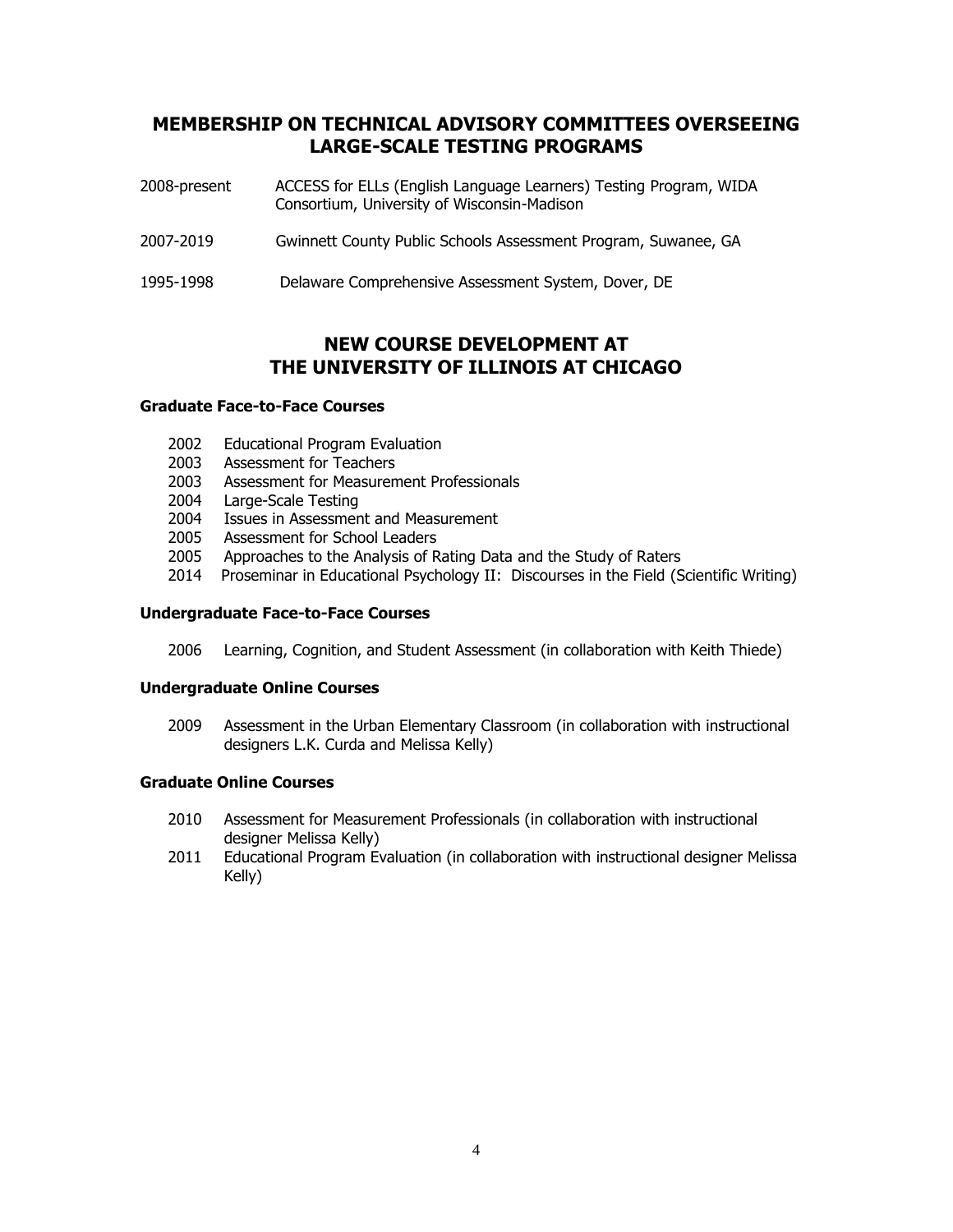## **ASSESSMENT AND MEASUREMENT-RELATED WORKSHOPS, TRAINING SEMINARS, AND SUMMER SCHOOL COURSES**

| 2020 | Location: National Research University (Moscow, Russia)<br>Type of Training: A series of synchronous classes via Zoom to provide measurement<br>training for masters students in the psychometrics program<br>Topic: Analyzing Rating Data Using a Many-Facet Rasch Measurement Approach                                                                                                         |
|------|--------------------------------------------------------------------------------------------------------------------------------------------------------------------------------------------------------------------------------------------------------------------------------------------------------------------------------------------------------------------------------------------------|
| 2020 | Location: University of Costa Rica (San Jose, Costa Rica)<br>Type of Training: A one-week residency to provide assessment training for faculty in<br>the School of Modern Languages<br>Topic: Constructing, Administering, and Scoring Tests; Constructing Performance-<br>based Assessments                                                                                                     |
| 2020 | Location: Universidad Nacional (Heredia, Costa Rica)<br>Type of Training: A one-week residency to provide assessment training for faculty in<br>the School of Literature and Language Sciences<br>Topics: Constructing, Administering, and Scoring Tests; Constructing Performance-<br>based Assessments                                                                                         |
| 2020 | Location: Omar Dengo Foundation (San Jose, Costa Rica)<br>Type of Training: A one-week residency to provide training in the development of<br>assessments to evaluate students' and teachers' achievement of computer<br>programming-related learning outcomes<br><b>Topic:</b> Teacher Certification in Computer Science and Computer Programming                                               |
| 2019 | Location: Temple University (Japan campuses in Tokyo and Osaka)<br>Type of Training: Weekend seminars to provide measurement training for masters<br>and doctoral students in the Teaching English as a Second Language (TESOL)<br>program and the Applied Linguistics program<br>Topic: The Use of a Many-Facet Rasch Measurement Approach to Analyze Language<br>Assessment Data               |
| 2019 | Location: University of Costa Rica (San Jose, Costa Rica)<br>Type of Training: A one-week Fulbright-sponsored residency to provide assessment<br>training in the School of Modern Languages<br>Topic: The Role of Raters in High-Stakes Standardized Performance Assessments of<br>Language Proficiency                                                                                          |
| 2019 | Location: Omar Dengo Foundation (San Jose, Costa Rica)<br>Type of Training: A one-week Fulbright-sponsored residency to conduct a series of<br>training sessions for staff involved in the design of curricula and assessments<br>Topic: Creating Standardized Performance-Based Tasks and Scoring Tools to Measure<br>Students' Achievement of Computational Thinking-Related Learning Outcomes |
| 2019 | Location: Costa Rican Ministry of Public Education (San Jose, Costa Rica)<br>Type of Training: A Fulbright-sponsored presentation<br>Topic: Assessing Students' Achievement of Learning Outcomes That Are Relevant for<br>a Global Society                                                                                                                                                       |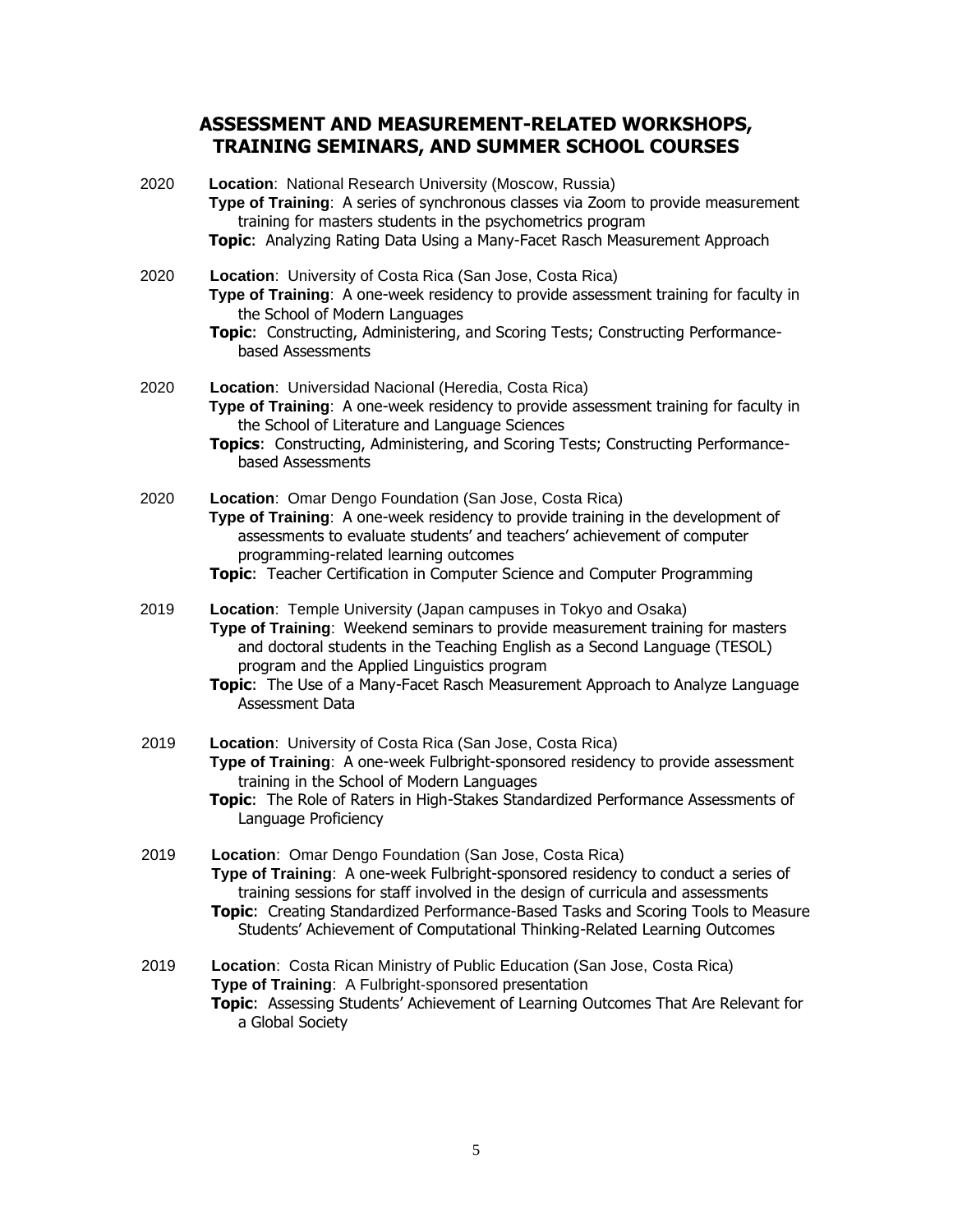- 2018 **Location**: National Research University, Higher School of Economics, Institute of Education, Program in Psychometrics (St. Petersburg, Russia) **Type of Training**: One-week summer school course, team taught with Lidia Dobria **Topic**: Analyzing Rating Data Using Many-Facet Rasch Measurement and Multilevel Rater Modelling Approaches
- 2018 **Location**: University of Costa Rica, Institute of Psychological Research (San Jose, Costa Rica)

**Type of Training:** One-week course for assessment professionals **Topic**: Validity Concerns in High-Stakes Performance-Based Assessment, Analyzing Rating Data Using a Many-Facet Rasch Measurement Approach

- 2017 **Location**: University of Illinois at Chicago, School of Public Health (Chicago, IL) **Type of Training**: One-day workshop for faculty **Topic**: Council on Education in Public Health Competency Development
- 2017 **Location**: National Research University, Higher School of Economics, Institute of Education, Program in Psychometrics (Moscow, Russia) **Type of Training**: Two-day summer school course **Topic**: The Design, Administration, Scoring, and Reporting of Results from Performance and Product Assessments
- 2016 2017 **Location**: University of Illinois at Chicago, Center for the Advancement of Teaching-Learning Communities (Chicago, IL) **Type of Training**: Three-hour faculty workshops
	- **Topic**: Constructing, Administering, and Scoring Tests: Selected-Response Items, Constructed-Response Items, Scoring Guides, and Rubrics
- 2017 **Location**: National Research University, Higher School of Economics, Institute of Education, Program in Psychometrics (Moscow, Russia) **Type of Training**: Two-day master's level classes **Topic**: The Design, Administration, Scoring, and Reporting of Results from Performance and Product Assessments
- 2016 **Location**: National Research University, Higher School of Economics, Institute of Education, Program in Psychometrics (Moscow, Russia) **Type of Training**: Two-day summer school course **Topic**: Analyzing Rating Data Using a Many-Facet Rasch Measurement Approach
- 2016 **Location**: Midwestern University, Chicago College of Pharmacy (Chicago, IL) **Type of Training:** Three-hour faculty workshop **Topic**: Designing and Using Supply-Type Items and Performance-Based Assessments in Pharmacy Education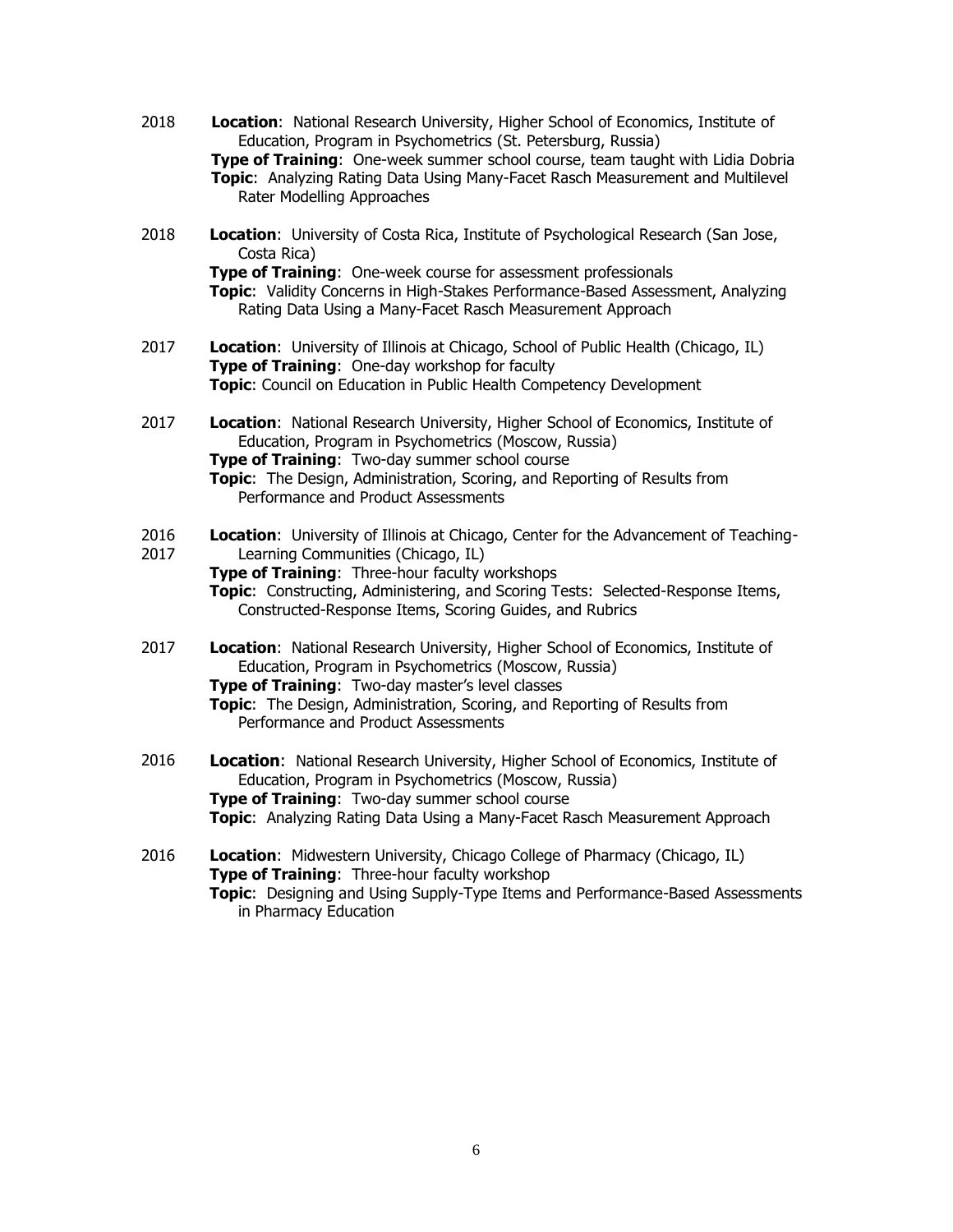- 2016 **Location**: University of Illinois at Chicago, Center for the Advancement of Teaching-Learning Communities (Chicago, IL) **Type of Training:** Three-hour faculty workshop **Topic**: Constructing Performance-Based Assessments: Designing Specifications, Checklists, Rating Scales, and Rubrics
- 2016 **Location**: Olive-Harvey College, City Colleges of Chicago (Chicago, IL) **Type of Training**: Three-hour faculty workshop **Topic:** Designing and Using Performance-Based Assessments in Community College **Settings**
- 2015 **Location**: Central American Technological University (Tegucigalpa, La Ceiba, and San Pedro Sula, Honduras)

**Type of Training:** A two-week Fulbright-sponsored residency to provide assessment training for department heads working in five Unitec and Ceutec campuses **Topic**: Assessment Training for Faculty in Higher Education

- 2015 **Location**: National Research University, Higher School of Economics, Institute of
- 2014 Education, Program in Psychometrics (Moscow, Russia) **Type of Training**: Two-day summer school courses **Topic**: Constructing, Administering, and Scoring Tests: Selected-Response Items, Constructed-Response Items, Scoring Guides, and Rubrics
- 2012 **Location**: Ekurhuleni West College (Johannesburg, South Africa) **Type of Training:** A six-week Fulbright-sponsored residency to provide assessment training for lectures in vocational education at six campuses **Topic**: Assessment Training for Lecturers in Vocational Education
- 2012 **Location:** National Research University, Higher School of Economics, Institute of Education, Program in Psychometrics (Moscow, Russia) **Type of Training**: Two-day master's level classes **Topic**: Constructing, Administering, and Scoring Tests: Selected-Response Items, Constructed-Response Items, Scoring Guides, and Rubrics
- 2011 **Location**: 12th Thai Medical Education Conference (Bangkok, Thailand) **Type of Training**: Three-hour workshops for medical educators **Topic:** Best Practices in Rating Scale Development: Parts 1 and 2
- 2005 **Location**: University of Illinois at Chicago (Chicago, IL)
- 2006 **Type of Training**: Two-day workshops, team taught with Lidia Dobria **Topic:** Analyzing Rating Data Using a Many-Facet Rasch Measurement Approach
- 2006 **Location**: Teachers College, Columbia University (New York, NY) **Type of Training**: Two-day workshop, team taught with Lidia Dobria **Topic**: Analyzing Rating Data Using a Many-Facet Rasch Measurement Approach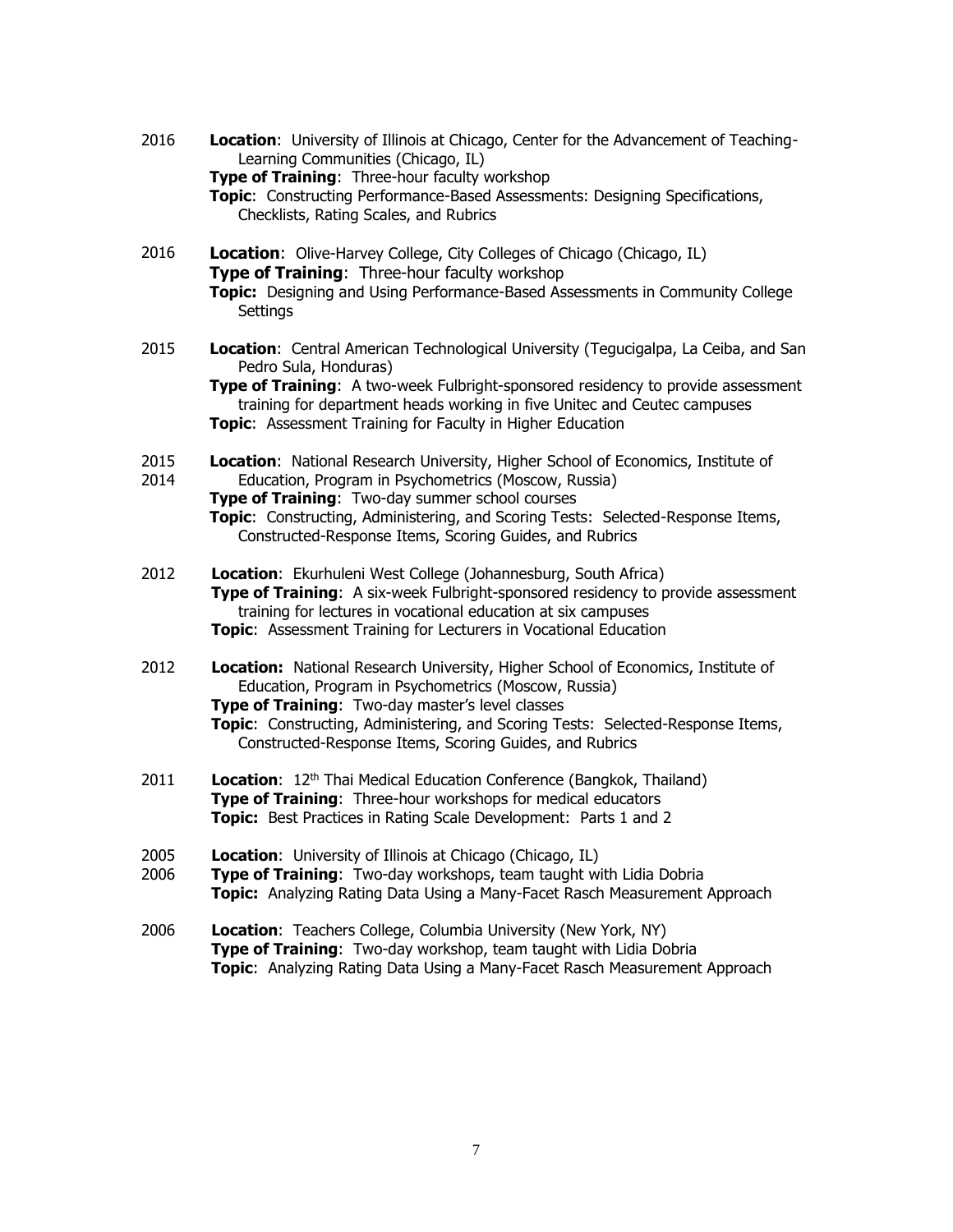### **DISSERTATIONS CHAIRED**

- 2007 Cherdsak Iramaneerat, A Validity Study of a Communication Skills Assessment of Medical Residents
- 2009 Sarah Austin, *Hierarchies of Abilities and Activity Demands in Allen Diagnostic Module 2<sup>nd</sup>* Ed.: A Validity Study
- 2010 James E. Houston, Oral Certification Examination Performance: Relationship to Candidate **Performance**
- 2010 Ross Brown, Measurement of Candidates, Examiners, and Skills across Different Performance Assessment Formats
- 2011 Johnna Gueorguieva, Procrastination: A Measurement of Types
- 2011 Lidia Dobria, Longitudinal Rater Monitoring with Splines (Co-chair: G. Karabatsos)
- 2015 Maria Incrocci, Assessing Potential Predictors of Rater Fit Measures in the Establishment of Performance Standards
- 2016 Jennifer Sweet, A Model for Improving Survey Outcomes by Reducing Cognitive Load

### **MEMBERSHIP ON DISSERTATION COMMITTEES**

- 2006 Xin Liu, A Bayesian Nonparametric Approach to Testing Essential Unidimensionality in Item Response Theory (G. Karabatsos, Chair)
- 2006 Byung-In Seo, Mathematical Writing and Audience among High School Students (L. Khisty, Chair)
- 2006 Sandra Heldsinger, Accounting for Unit of Scale in Standard Setting Methodologies (D. Andrich, Murdoch University, Chair)
- 2007 Kirk Becker, Computerized Scoring of Text Interviews: A Model for Social-Cognitive Domain Theory (G. Karabatsos, Chair)
- 2007 Semonti Basu, Assessing Collaboration between Therapists and Caregivers during Early Intervention Service Delivery (T. Thorkildsen, Chair)
- 2007 Kathryn Julian, Measuring Reading Comprehension: An Assessment Based on Psychological Theory (K. Thiede, Chair)
- 2008 Camille Farrington, Making Sense of F's: How High Schools Shape Students' Interpretation of and Responses to Failure (M. Smylie, Chair)
- 2009 Sharon Foley, Psychometric Properties of a Measure Designed to Assess Stage of Change for Eating Behaviors (E. Smith, Chair)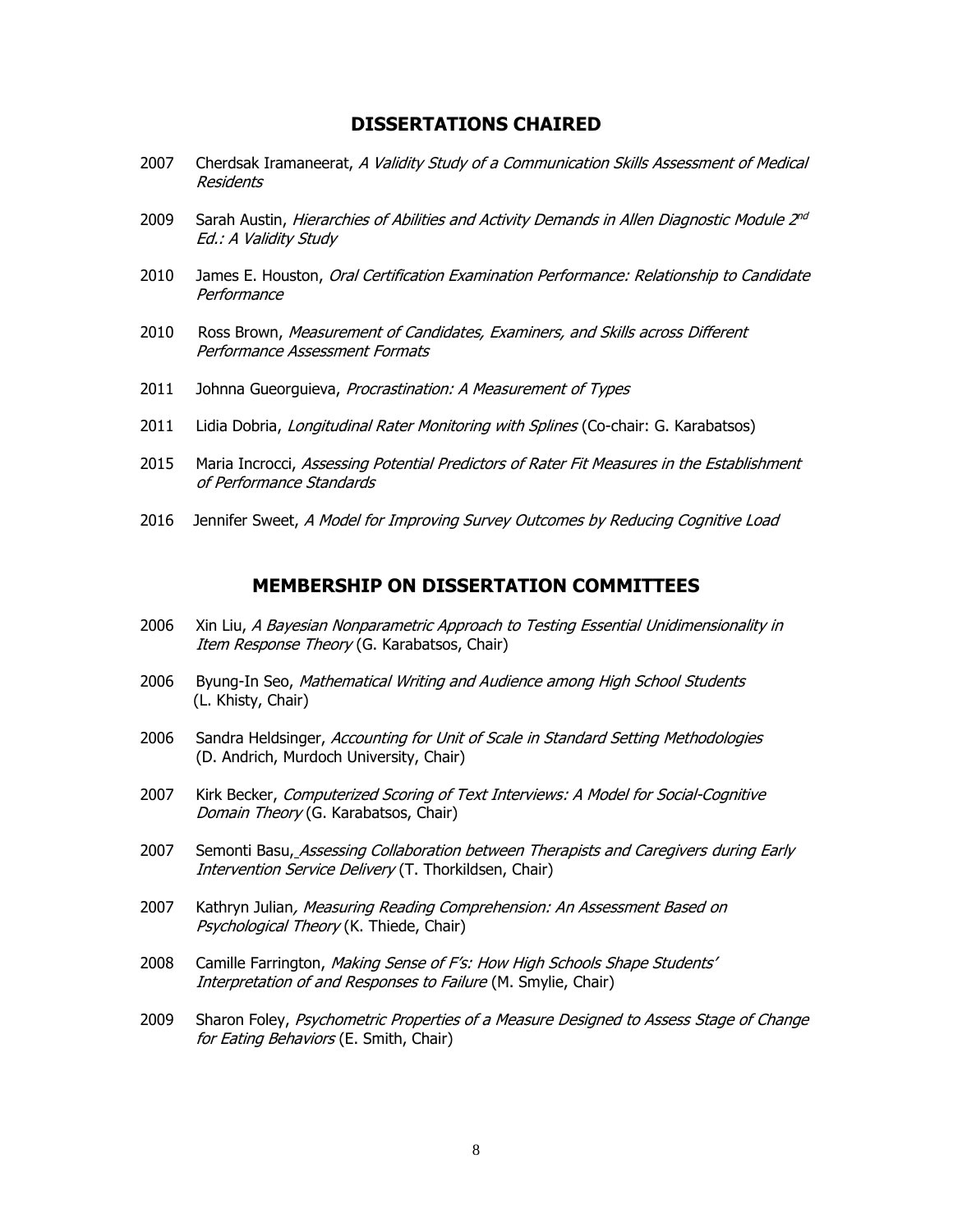- 2011 Asrijanty Asril, Evaluation of the Indonesian Scholastic Aptitude Test According to the Rasch Model and Its Paradigm (D. Andrich, Chair)(U. of Western Australia, Perth, Australia)
- 2011 Cynthia Misischia, Development and Application of an Instrument to Identify Undergraduate Students' Misconceptions: Diffusion and Osmosis (C. Shanahan, Chair)
- 2011 Keith McCoy, Impact of Item Parameter Drift on Examinee Ability Measures in a Computer-Adaptive Environment (G. Karabatsos, Chair)
- 2011 Amy Roedl, The Presence and Influence of Context Effects on a High-Stakes Certification Examination (E. Smith, Chair)
- 2014 Erica LaForte, Validation of Score Interpretations for the BDI-2 Using Rasch Methodology (E. Smith, Chair)
- 2014 Jonathan Brown, Investigating the Validity of Using NWEA MAP Results to Predict PSAE and ACT Results (J. Pellegrino, Chair)
- 2015 Nicole Makas Risk, The Impact of Item Parameter Drift in Computer Adaptive Testing (CAT) (E. Smith, Chair)
- 2015 Claire Christensen, Teacher Observations of Preschoolers' Social-Emotional Behavior: A Formative Evaluation (K. Zinsser, Chair)
- 2015 Amy Mart, District Support for Social and Emotional Learning in the Context of No Child Left Behind: Exploring Predictors of School-Level Implementation (R. Weissberg, Chair)
- 2016 Danielle Blouin, The Impact of Accreditation on Medical Schools' Processes (I. Harris, Chair)
- 2020 Inna Antipkina, Measuring Parental Involvement into Children's Education (E. Kardanova, Advisor)(National Research University, Moscow, Russia)

#### **MEMBERSHIP ON MASTER'S THESES COMMITTEES**

- 2011 Claire Christensen, Measuring Social and Emotional Content in Educational Television for Children (R. Weissberg, Chair)
- 2018 Anastasia Loginova, Assessment of the Creativity of Adolescents in Artistic Activity (S. R. Yagolkovskiy, Chair)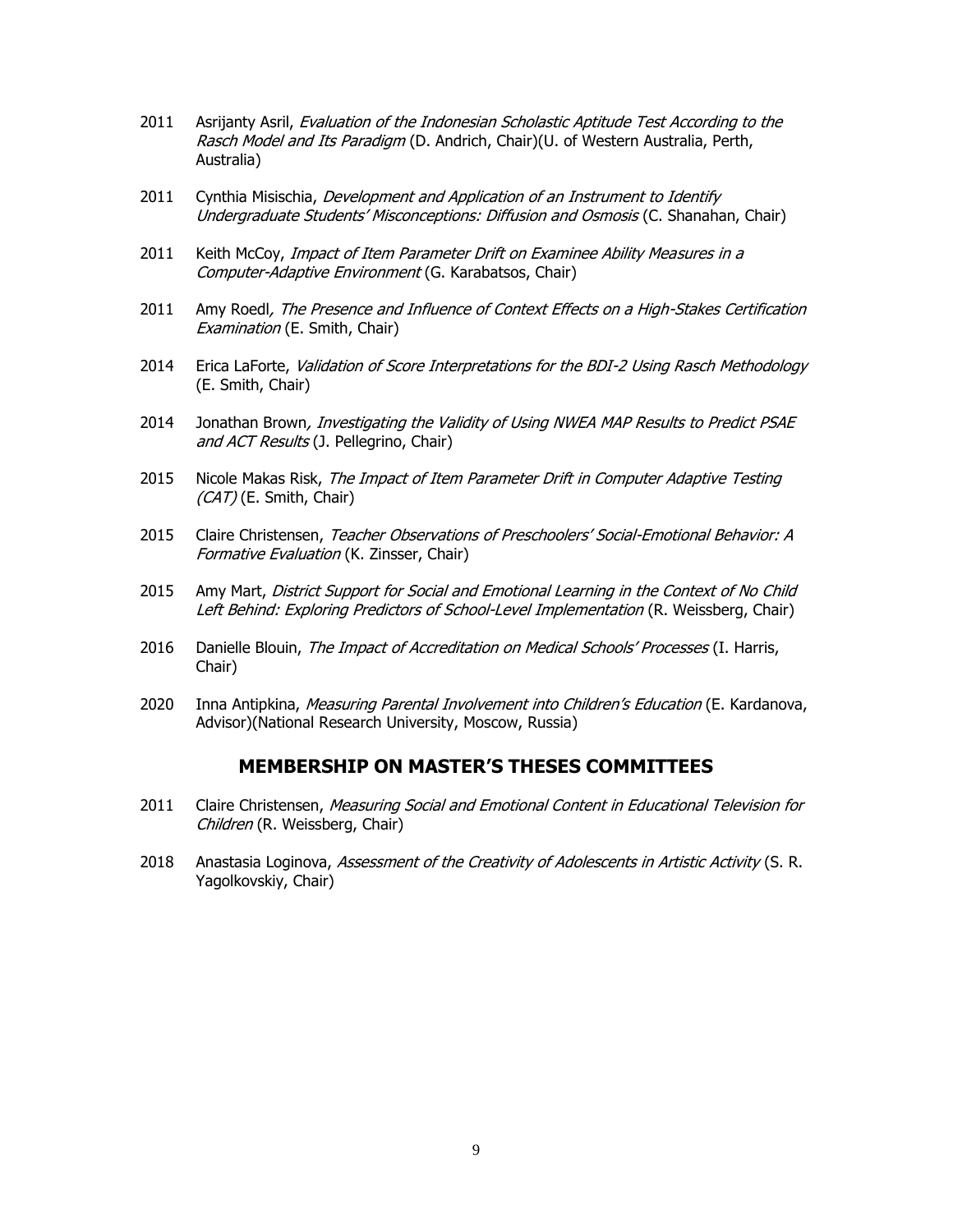## **FUNDED GRANTS**

### **2013 UIC College of Education**

| Principal Investigator: | Dr. Victoria Chou                                             |
|-------------------------|---------------------------------------------------------------|
| Proposal Title:         | A Proposal for Formative Evaluation of the Chicago Teacher    |
|                         | Partnership Program (CTPP) Science Assessment Instruments     |
| Project Role:           | Assessment Consultant                                         |
| Funding Source:         | Assessment work funded through Dr. Chou's grant from the U.S. |
|                         | Department of Education                                       |

## **2006 Michigan State University, Department of Linguistics and Languages**

| Principal Investigators: | Dr. Paula Winke and Dr. Susan Gass                                                                        |
|--------------------------|-----------------------------------------------------------------------------------------------------------|
| Proposal Title:          | The Effect of Rater Background on the Evaluation of Speech                                                |
|                          | Samples                                                                                                   |
| Project Role:            | Statistical Consultant, Methodologist                                                                     |
| <b>Funding Source:</b>   | Educational Testing Service, Test of English as a Foreign Language<br>(TOEFL) Research Program (\$85,720) |

## **2006 UIC College of Education, Department of Special Education**

| Principal Investigators: | Dr. Marie Hughes and Dr. Michelle Parker-Katz                 |
|--------------------------|---------------------------------------------------------------|
| Proposal Title:          | Teacher Quality for Students with Disabilities                |
| Project Role:            | Statistical Advisor, Methodologist                            |
| <b>Funding Source:</b>   | U.S. Department of Education, Institute of Education Sciences |
|                          | (\$307,700)                                                   |

## **2003 UIC College of Education**

| Principal Investigator: | Dr. Victoria Chou                                                |
|-------------------------|------------------------------------------------------------------|
| Proposal Title:         | Getting and Keeping the Best Teachers in the Toughest Schools: A |
|                         | New Approach to Teacher Support                                  |
| Project Role:           | Assessment Consultant                                            |
| <b>Funding Source:</b>  | U.S. Department of Education (\$6,111,513)                       |

### **2003 UIC College of Education, Department of Educational Psychology**

| Principal Investigator: | Dr. Keith Thiede                                                               |
|-------------------------|--------------------------------------------------------------------------------|
| Proposal Title:         | Improving Monitoring Accuracy Improves Reading Comprehension                   |
| Project Role:           | Assessment Consultant, Methodologist                                           |
| <b>Funding Source:</b>  | U.S. Department of Education, Institute of Education Sciences<br>( \$780, 956) |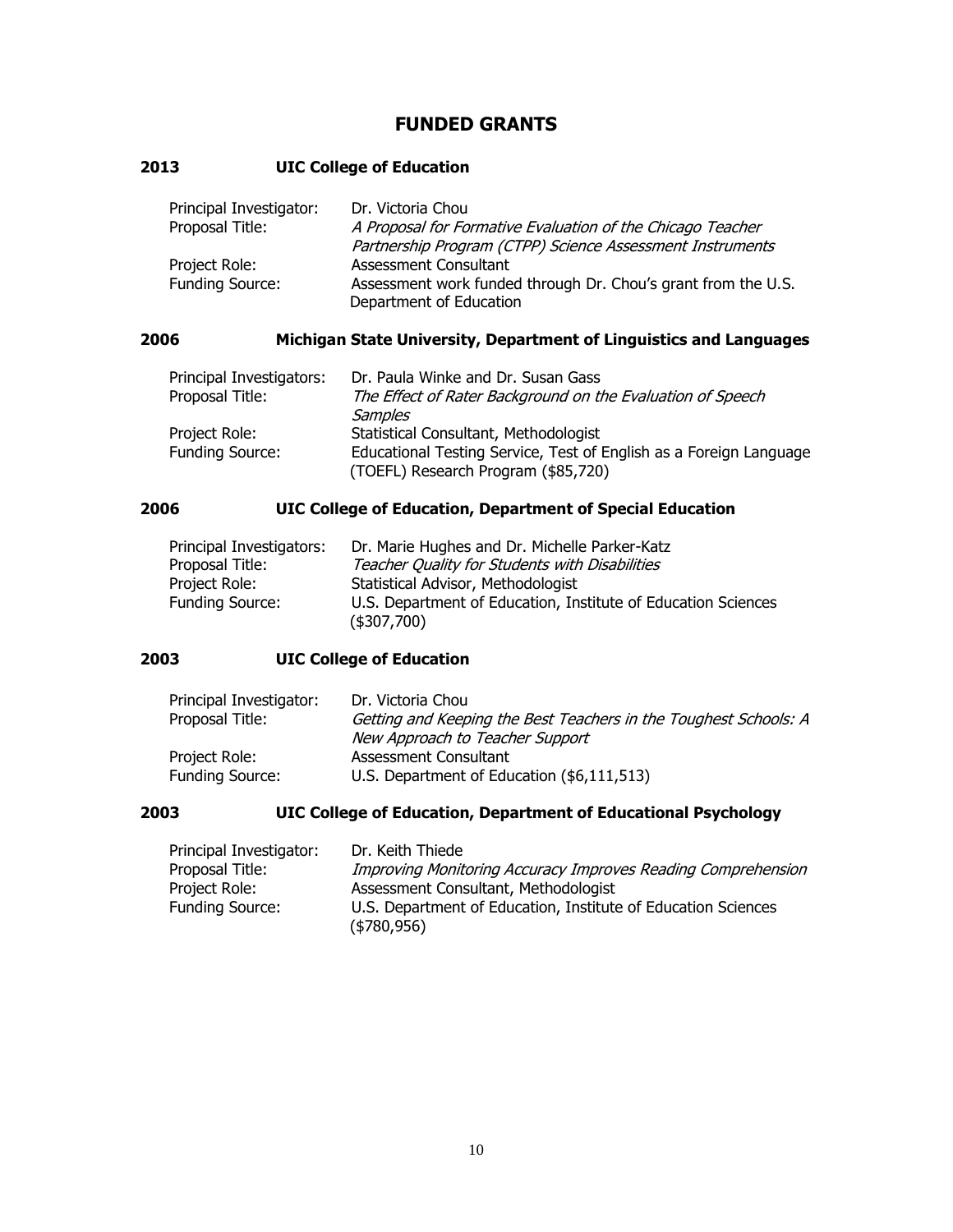#### **2001 The Advanced Placement English Literature and Composition Assessment**

| Principal Investigators: | Dr. Edward W. Wolfe, Dr. George Engelhard, Jr. and Dr. Carol M.<br>Myford                                               |
|--------------------------|-------------------------------------------------------------------------------------------------------------------------|
| Proposal Title:          | Monitoring Reader Performance and DRIFT in the AP English<br>Literature and Composition Exam Using Benchmark Essays     |
| Project Role:            | Co-Project Director                                                                                                     |
| Funding Source:          | Advanced Placement Research and Development Committee, The<br>College Board and Educational Testing Service (\$133,100) |

#### **1999 The Advanced Placement English Literature and Composition Assessment**

| Principal Investigators: | Dr. George Engelhard, Jr. and Dr. Carol M. Myford                                                                      |
|--------------------------|------------------------------------------------------------------------------------------------------------------------|
| Proposal Title:          | Monitoring Reader Performance in the Advanced Placement                                                                |
|                          | Program with a Many-faceted Rasch Model                                                                                |
| Project Role:            | Co-Project Director                                                                                                    |
| Funding Source:          | Advanced Placement Research and Development Committee, The<br>College Board and Educational Testing Service (\$97,100) |

#### **1998 The Assessment Futures Project**

| Principal Investigators: | Dr. Howard Everson, Dr. Henry Braun, Dr. Carol M. Myford,       |
|--------------------------|-----------------------------------------------------------------|
|                          | Dr. Len Swanson, Dr. Richard Swartz, Dr. Isaac Bejar, Dr. Wayne |
|                          | Camara                                                          |
| Proposal Title:          | Assessment Futures: A Proposal to Build the Research            |
|                          | Foundations for the Continued Leadership of The College Board   |
|                          | and the Educational Testing Service                             |
| Project Role:            | Proposal Writing Team Member                                    |
| Funding Source:          | The College Board and the Educational Testing Service           |
|                          | (\$3,000,000)                                                   |

#### **1998 The Graduate Management Admission Test (GMAT)**

| Principal Investigators: | Dr. Carol M. Myford, Dr. Jill Burstein, Dr. Karen Kukich, and |
|--------------------------|---------------------------------------------------------------|
|                          | Mr. Fred Cline                                                |
| Proposal Title:          | Looking for Patterns in Disagreements: A FACETS Analysis of   |
|                          | Human Raters and E-rater's Scores on Essays Written for the   |
|                          | Graduate Management Admission Test (GMAT)                     |
| Project Roles:           | Proposal Writer, Co-Project Director                          |
| <b>Funding Source:</b>   | ETS Research Allocation (\$75,600)                            |

### **1998 The National Board for Professional Teaching Standards**

| Principal Investigators: | Dr. Carol M. Myford and Dr. George Engelhard, Jr.                |
|--------------------------|------------------------------------------------------------------|
| Proposal Title:          | A Proposal to Investigate Assessor Effects in National Board for |
|                          | Professional Teaching Standards Assessments for Middle           |
|                          | Childhood/Generalist Teachers and for Early Childhood/Generalist |
|                          | Teachers                                                         |
| Project Roles:           | Proposal Writer, Co-Project Director                             |
| Funding Source:          | National Board for Professional Teaching Standards (\$80,000)    |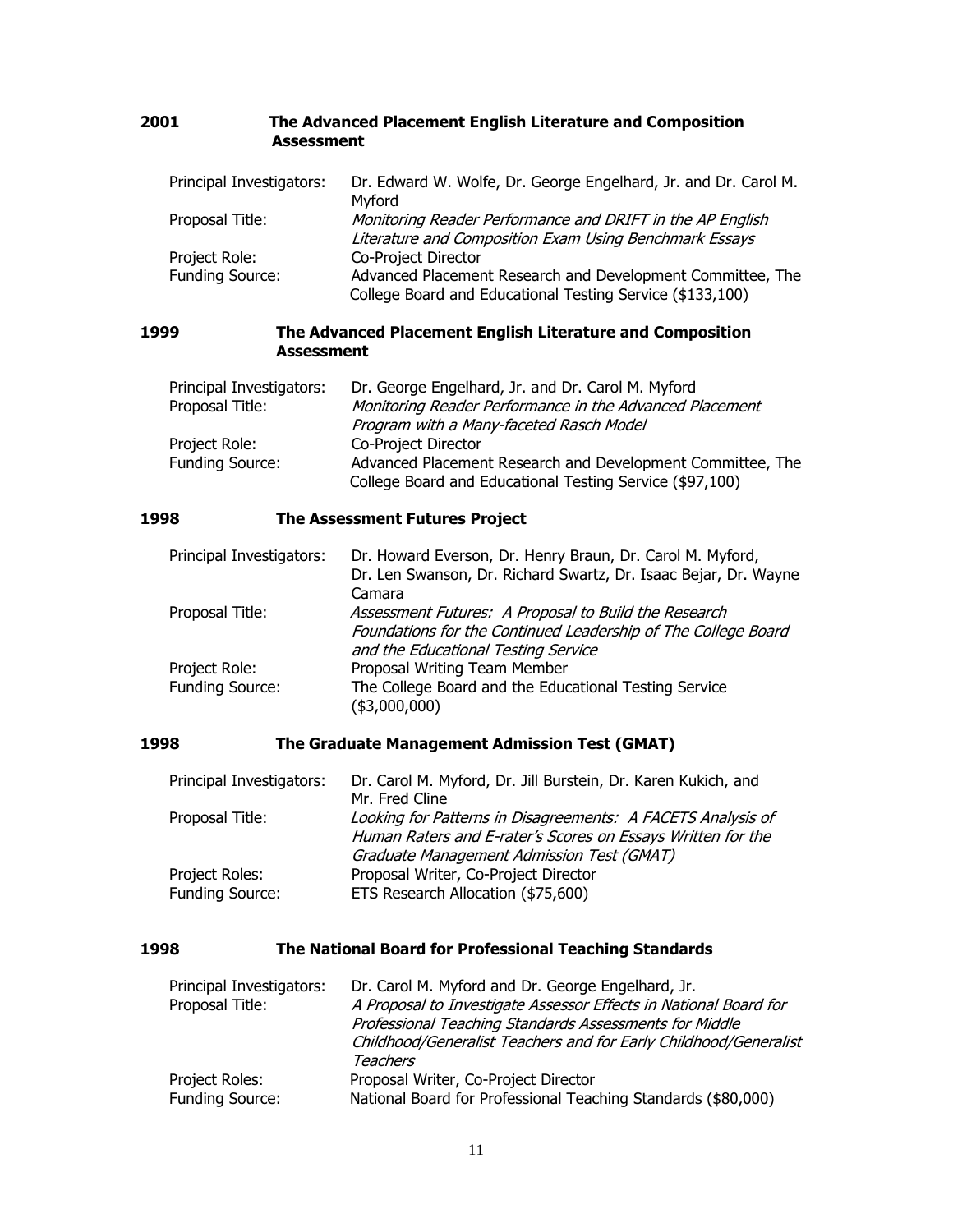#### **1997 The Praxis Series: Professional Assessments for Beginning Teachers**

| Principal Investigators: | Dr. Carol M. Myford, Dr. Gwyneth Boodoo, and Dr. Edward W.  |
|--------------------------|-------------------------------------------------------------|
|                          | Wolfe                                                       |
| Proposal Title:          | An Investigation of Examinee Performance on Essay Questions |
|                          | and Test Forms That Were Designed to be Comparable          |
| Project Roles:           | Proposal Writer, Co-Project Director                        |
| <b>Funding Source:</b>   | Educational Testing Service (\$135,000)                     |

#### **1996 The Test of Spoken English**

| Principal Investigators: | Dr. Carol M. Myford and Dr. Edward W. Wolfe                                              |
|--------------------------|------------------------------------------------------------------------------------------|
| Proposal Title:          | Monitoring Sources of Variability within the Test of Spoken English<br>Assessment System |
| Project Roles:           | Proposal Writer, Co-Project Director                                                     |
| <b>Funding Source:</b>   | Test of English as a Foreign Language (TOEFL) Committee of<br>Examiners $($66,100)$      |

## **1996 The Carnegie Hall LinkUP! Education Program**

| Principal Investigators: | Dr. Karen Koch, Dr. Carol M. Myford, Dr. Hal Abeles, and     |
|--------------------------|--------------------------------------------------------------|
|                          | Dr. Lenore Pogonowski                                        |
| Proposal Title:          | An Evaluation of the Carnegie Hall LinkUP! Education Program |
| Project Roles:           | Assessment Specialist, Program Evaluator                     |
| <b>Funding Source:</b>   | Carnegie Hall Corporation (\$360,000)                        |

#### **1995 The National Assessment of Educational Progress (NAEP) Arts Assessment**

| Principal Investigators: | Dr. Carol M. Myford, Dr. Joan I. Heller, Dr. Karen Sheingold, Dr.       |
|--------------------------|-------------------------------------------------------------------------|
|                          | Ann Kindfield, Dr. Lori Morris, Dr. Eugene Johnson                      |
| Proposal Title:          | Formative Evaluation of the 1995 Field Test of the NAEP Arts            |
|                          | Assessment                                                              |
| Project Roles:           | Proposal Writing Team Member, Studies Coordinator, Program<br>Evaluator |
| <b>Funding Source:</b>   | National Assessment of Educational Progress (\$397,500)                 |

#### **1993 The Arts PROPEL Portfolio Assessment**

| Principal Investigators: | Dr. Carol M. Myford and Dr. Drew Gitomer                       |
|--------------------------|----------------------------------------------------------------|
| Proposal Title:          | An Examination of the Pittsburgh Portfolio Assessment          |
| Project Roles:           | Proposal Writer, Co-Project Director                           |
| <b>Funding Source:</b>   | Center for Performance Assessment, Educational Testing Service |
|                          | (\$5,000)                                                      |

#### **1992 The Advanced Placement Studio Art Portfolio Assessment**

| Principal Investigators: | Dr. Carol M. Myford and Dr. Robert J. Mislevy               |
|--------------------------|-------------------------------------------------------------|
| Proposal Title:          | Issues and Technical Procedures in Rating Portfolios        |
| Project Roles:           | Proposal Writer, Co-Project Director                        |
| <b>Funding Source:</b>   | Program Research Planning Council, a joint committee of The |
|                          | College Board and Educational Testing Service (\$45,600)    |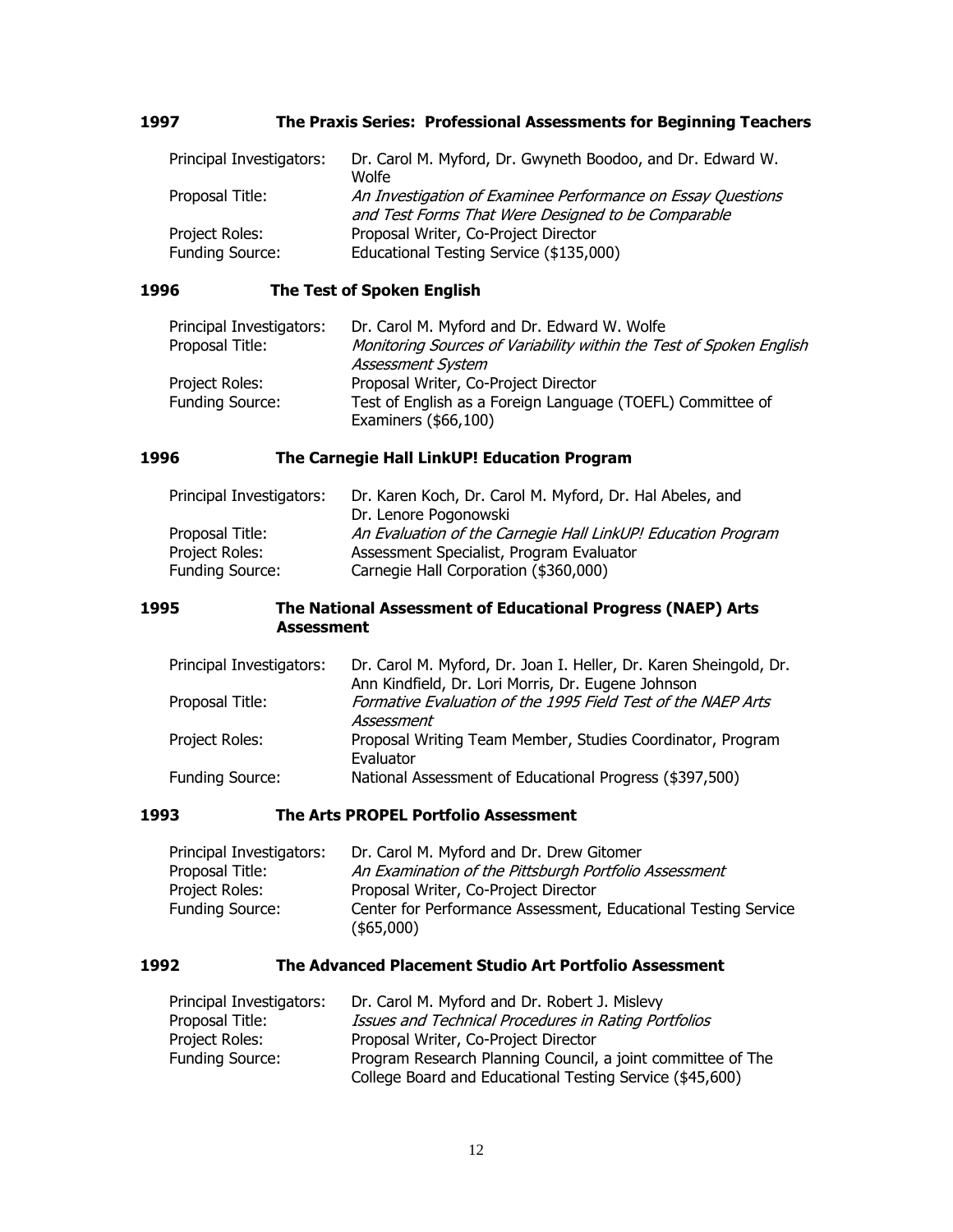| 1992 | The National Assessment of Educational Progress (NAEP) Arts |
|------|-------------------------------------------------------------|
|      | Assessment                                                  |

| Principal Investigators: | Council of Chief State School Officers, Council for Basic Education,<br>and The College Board                                                                                             |
|--------------------------|-------------------------------------------------------------------------------------------------------------------------------------------------------------------------------------------|
| Proposal Title:          | A Proposal to Develop a Consensus Framework, Background<br>Variables, and Reporting Strategies for the National Assessment of<br><b>Educational Progress Assessment of Arts Education</b> |
| Project Roles:           | Proposal Writing Team Member, Assessment Specialist, primary<br>author of the assessment and exercise specifications document                                                             |
| Funding Source:          | The National Endowment for the Arts and the Getty Center for<br>Education in the Arts through the National Assessment Governing<br>Board (\$1,100,000)                                    |

## **1991 The Test of Written English**

| Principal Investigators: | Dr. Carol M. Myford, Dr. Grant Henning, Dr. Diana Marr, and     |
|--------------------------|-----------------------------------------------------------------|
|                          | Dr. J. Michael Linacre                                          |
| Proposal Title:          | Reader Collaboration and Its Potential Role in Equating for the |
|                          | Test of Written English                                         |
| Project Roles:           | Proposal Writer, Project Director                               |
| <b>Funding Source:</b>   | Test of English as a Foreign Language (TOEFL) Committee of      |
|                          | Examiners, Educational Testing Service (\$69,000)               |

## **1991 The Praxis Series: Professional Assessments for Beginning Teachers**

| Principal Investigators: | Dr. Carol M. Myford, Dr. Anna Maria Villegas, and Dr. Anne<br>Reynolds                    |
|--------------------------|-------------------------------------------------------------------------------------------|
| Proposal Title:          | A Formative Evaluation of the Praxis III Performance Assessment<br>System                 |
| Project Roles:           | Proposal Writing Team Member, Studies Coordinator, Program<br>Evaluator                   |
| <b>Funding Source:</b>   | Praxis III Research and Development Committee, Educational<br>Testing Service (\$168,000) |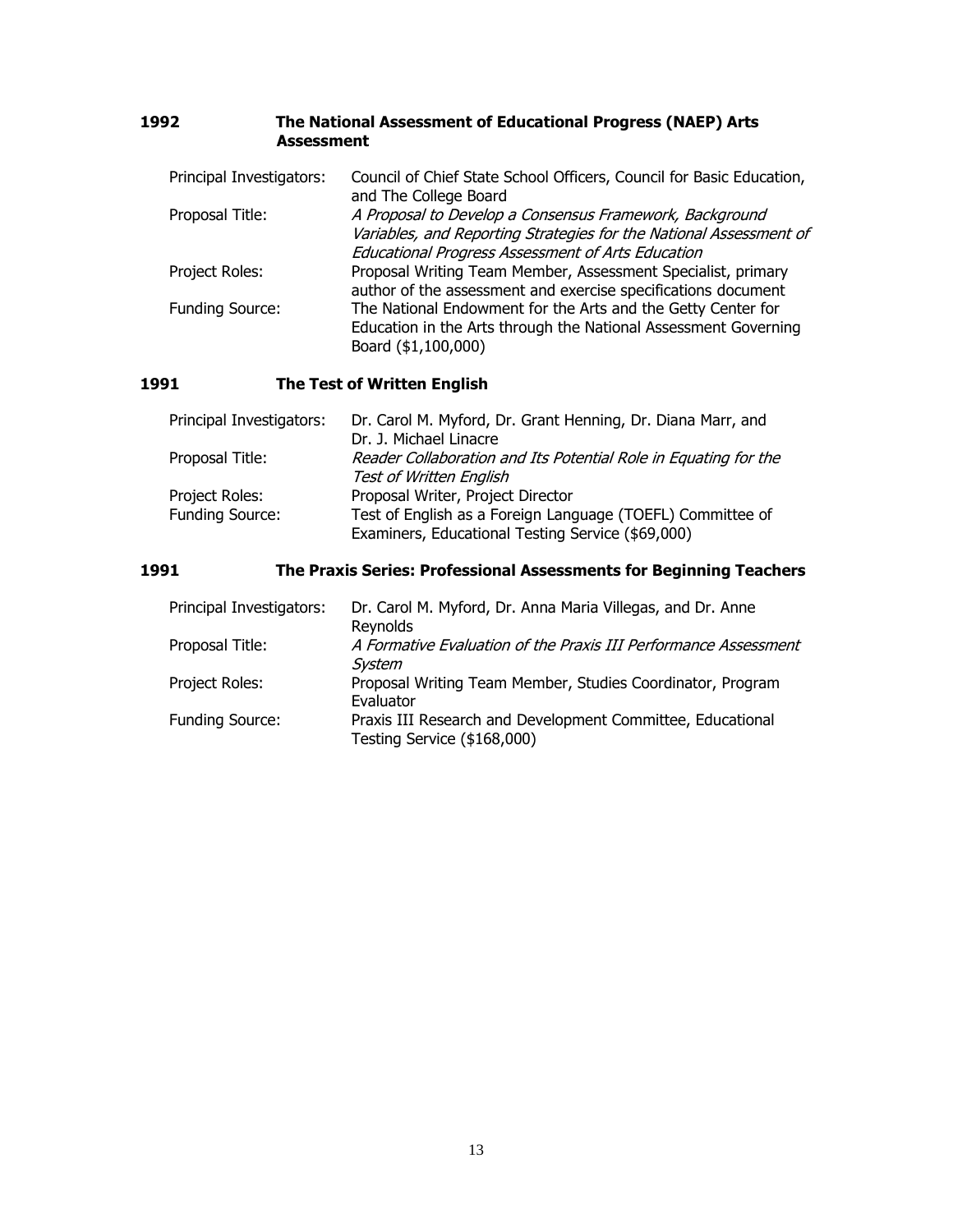## **PROFESSIONAL ACTIVITIES**

## **Editorial and Reviewer Responsibilities**

| 2008-2019    | Advisory Editor, Journal of Educational Measurement                                                                                                                                                                                                                                            |
|--------------|------------------------------------------------------------------------------------------------------------------------------------------------------------------------------------------------------------------------------------------------------------------------------------------------|
| 1999-present | Member, Editorial Review Board, Journal of Applied Measurement                                                                                                                                                                                                                                 |
| 1997-1999    | Associate Editor, ETS Center for Performance Assessment Research Report Series                                                                                                                                                                                                                 |
| 1995-2001    | Member, Educational/Psychological Editorial Board, Journal of Outcome Measurement                                                                                                                                                                                                              |
| 1988-1989    | Member, Board of Student Editors, American Journal of Education                                                                                                                                                                                                                                |
| 1984-1985    | Assistant Editor, Georgia Educational Researcher                                                                                                                                                                                                                                               |
| 1982-1984    | Member, Editorial Review Board, Georgia Educational Researcher                                                                                                                                                                                                                                 |
| 2019-present | Ad hoc reviewer, Language Testing in Asia                                                                                                                                                                                                                                                      |
| 2013-present | Ad hoc reviewer, Assessing Writing                                                                                                                                                                                                                                                             |
| 2013-present | Ad hoc reviewer, Spanish Journal of Psychology                                                                                                                                                                                                                                                 |
| 2012-present | Ad hoc reviewer, Language Testing                                                                                                                                                                                                                                                              |
| 2012-present | Ad hoc reviewer, Educational Assessment                                                                                                                                                                                                                                                        |
| 2010-present | Ad hoc reviewer, Academic Medicine                                                                                                                                                                                                                                                             |
| 2010-present | Ad hoc reviewer, Educational Research and Evaluation                                                                                                                                                                                                                                           |
| 2010-present | Ad hoc reviewer, Assessment in Education: Principles, Policy & Practice                                                                                                                                                                                                                        |
| 2008-present | Ad hoc reviewer, American Journal of Occupational Therapy                                                                                                                                                                                                                                      |
| 2000-present | Ad hoc reviewer, Journal of Educational and Behavioral Statistics                                                                                                                                                                                                                              |
| 1999-present | Ad hoc reviewer, Journal of Applied Measurement                                                                                                                                                                                                                                                |
| 1995-2001    | Ad hoc reviewer, Journal of Outcome Measurement                                                                                                                                                                                                                                                |
| 1995-present | Ad hoc reviewer, Journal of Educational Measurement                                                                                                                                                                                                                                            |
| 1995-present | Ad hoc reviewer, American Journal of Education                                                                                                                                                                                                                                                 |
| 1995-present | Ad hoc reviewer, Applied Psychological Measurement                                                                                                                                                                                                                                             |
| 1990-2002    | Ad hoc reviewer, ETS Research Report and Research Memoranda Series                                                                                                                                                                                                                             |
| 2015-present | Peer Reviewer for the Fulbright Specialist Program, U. S. Department of State's Bureau of<br>Educational and Cultural Affairs and World Learning                                                                                                                                               |
| 1995-present | Ad hoc reviewer of proposals for ETS, AERA, NCME, Australian Research Council, Spencer<br>Foundation, National Center for Education Statistics of the U.S. Dept. of Education<br>Office of Educational Research and Improvement, Rasch Measurement SIG of AERA,<br><b>UIC Fulbright Office</b> |

## **Offices Held/Appointed Positions/Committee Responsibilities**

| 2012-2014 | Member, UIC Task Force on Student Retention, Undergraduate Student Success Planning<br>Initiative                                                       |
|-----------|---------------------------------------------------------------------------------------------------------------------------------------------------------|
| 2012-2014 | Member, UIC Office of Special Scholarship Programs, Fulbright Committee (application<br>review of graduate students applying for Fulbright Fellowships) |
| 2012      | Member, UIC Office of Sustainability, Sustainability Strategic Thinking Advisory Committee                                                              |
| 2011-2015 | Member, UIC College of Education Executive Committee                                                                                                    |
| 2011-2014 | Member, UIC College of Education, Elementary Education Assessment Alignment Committee                                                                   |
| 2011-2014 | Member, UIC College of Education, Council on Teacher Education Assessment Committee                                                                     |
| 2008-2010 | Member, UIC College of Education, Educational Programs and Policies Committee                                                                           |
| 2006-2008 | Member, UIC College of Education, Advisory Committee for Educational Leadership                                                                         |
| 2005-2007 | Member, UIC College of Education Executive Committee                                                                                                    |
| 2005-2010 | Member, Technical Advisory Committee, New Schools for Chicago                                                                                           |
| 2005-2006 | Member, Chicago Public Schools, Advancing Literacy Coordinating Council                                                                                 |
| 2004-2008 | Member, UIC College of Education, Unit Assessment Committee                                                                                             |
| 2004-2008 | Member, UIC College of Education, General Education Assessment Committee                                                                                |
| 2002-2003 | Member, UIC College of Education, Honors Committee                                                                                                      |
| 2001-2002 | Member, ETS Board of Review                                                                                                                             |
|           |                                                                                                                                                         |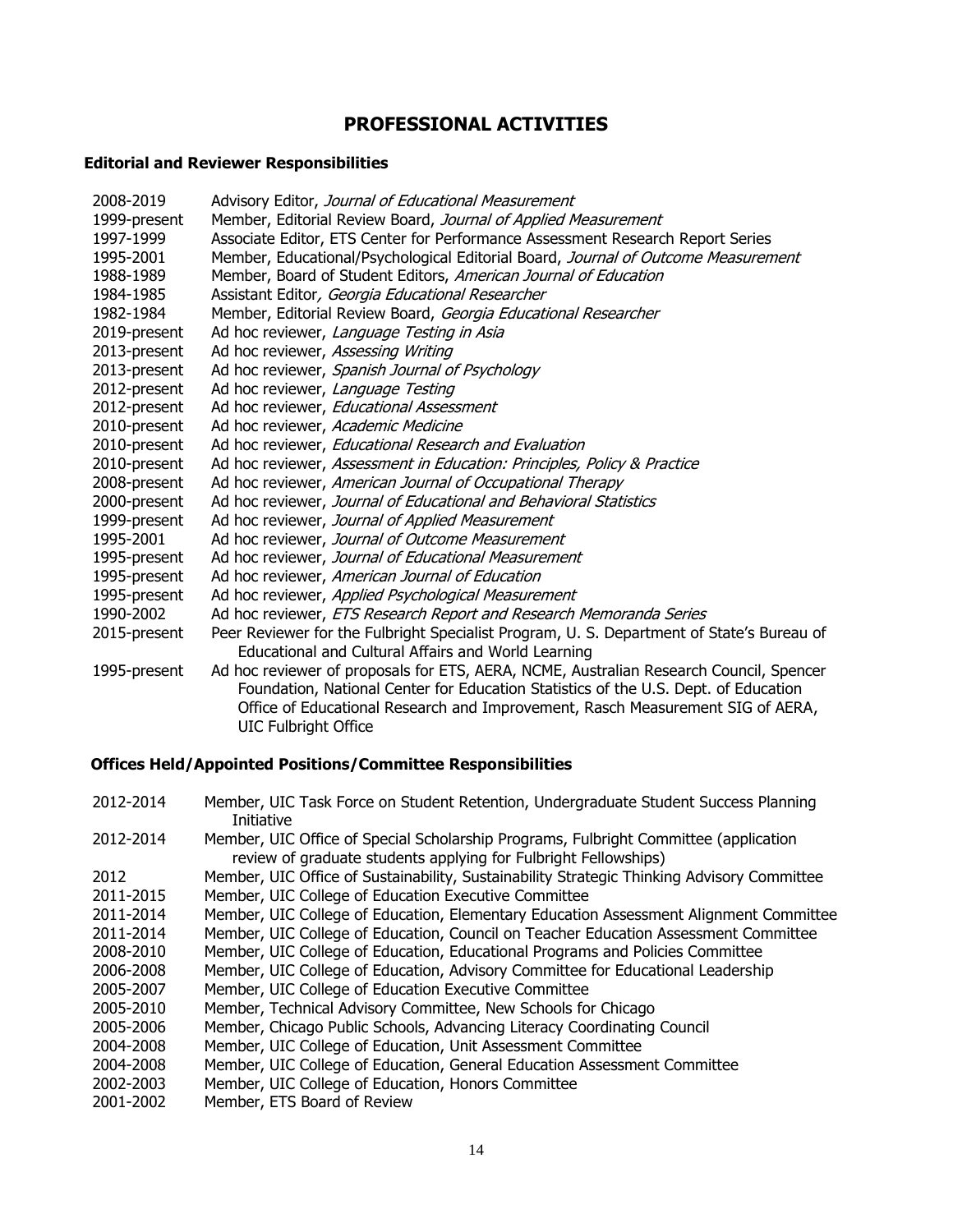| 1997-2002 | Research Coordinator, Advanced Placement (AP) Research and Development Advisory       |
|-----------|---------------------------------------------------------------------------------------|
|           | Committee                                                                             |
| 1998-2002 | Member, School and College Services Research Council, ETS                             |
| 1998-2002 | Member, ETS Program Auditing Team                                                     |
| 1996-2002 | Member, Education Committee, Young Audiences of New Jersey, Inc.                      |
| 1999      | Member, ETS Task Force on Increasing Client Satisfaction                              |
| 1998-1999 | Member, Assessment Futures Planning Team, ETS                                         |
| 1998      | Member, Essay Assessment Research Planning Team, ETS                                  |
| 1996-1998 | Member, ETS Strategic Direction 3 Research Advisory Council                           |
| 1994-1997 | Coordinator, Sensitivity Review for ETS Research                                      |
| 1994-1997 | Member, Advanced Placement (AP) Research and Development Advisory Committee           |
| 1995-1996 | Member, ETS Steering Group for Evaluation Research                                    |
| 1992-1994 | ETS Liaison, College Board Arts Advisory Committee                                    |
| 1993-1994 | Member, College Board/MENC Study Group on Interdisciplinary Learning through the Arts |
| 1994-1995 | Secretary, Rasch Measurement SIG (Special Interest Group) of AERA                     |
| 1990-1994 | Member, Program Committee for Rasch Measurement SIG (Special Interest Group) for AERA |
| 1990-1991 | Member, Program Committee for Rasch Measurement SIG (Special Interest                 |
|           | Group) for the International Objective Measurement Workshop                           |

### **AFFILIATIONS**

National Council on Measurement in Education Phi Beta Kappa Kappa Delta Pi (National Education Honorary)

### **PUBLICATIONS**

#### **Refereed Journal Articles**

- Knoch, U., Fairbairn, J., Myford, C. M., & Huisman, A. (2018). Evaluating the relative effectiveness of online and face-to-face training of new writing raters. Papers in Language Testing and Assessment,  $\overline{\Lambda}$ 1), 61-86.
- Dymnicki, A., Henry, D., & Myford, C. M. (2015). The development of an instrument to measure school readiness for a prevention program. Learning Environments Research, 18(2), 267-287.
- Till, H., Ker, J., Myford, C. M., Stirling, K., & Mires, G. (2015, March 26). Constructing and evaluating a validity argument for the final-year ward simulation exercise. Advances in Health Sciences Education, doi: 10.1007/s10459-015-9601-5
- Christensen, C., & Myford, C. M. (2014). Measuring social and emotional content in children's television: An instrument development study. Journal of Broadcasting and Electronic Media, 58(1), 21-41.
- Winke, P., Gass, S., & Myford, C. M. (2013). Raters' L2 background as a potential source of bias in rating oral performance. Language Testing, 30(2), 231-252.
- Boyle, M., & Myford, C. M. (2013). Pharmacists' expectations for entry-level practitioner competency. American Journal of Pharmaceutical Education, 77(1), Article 5.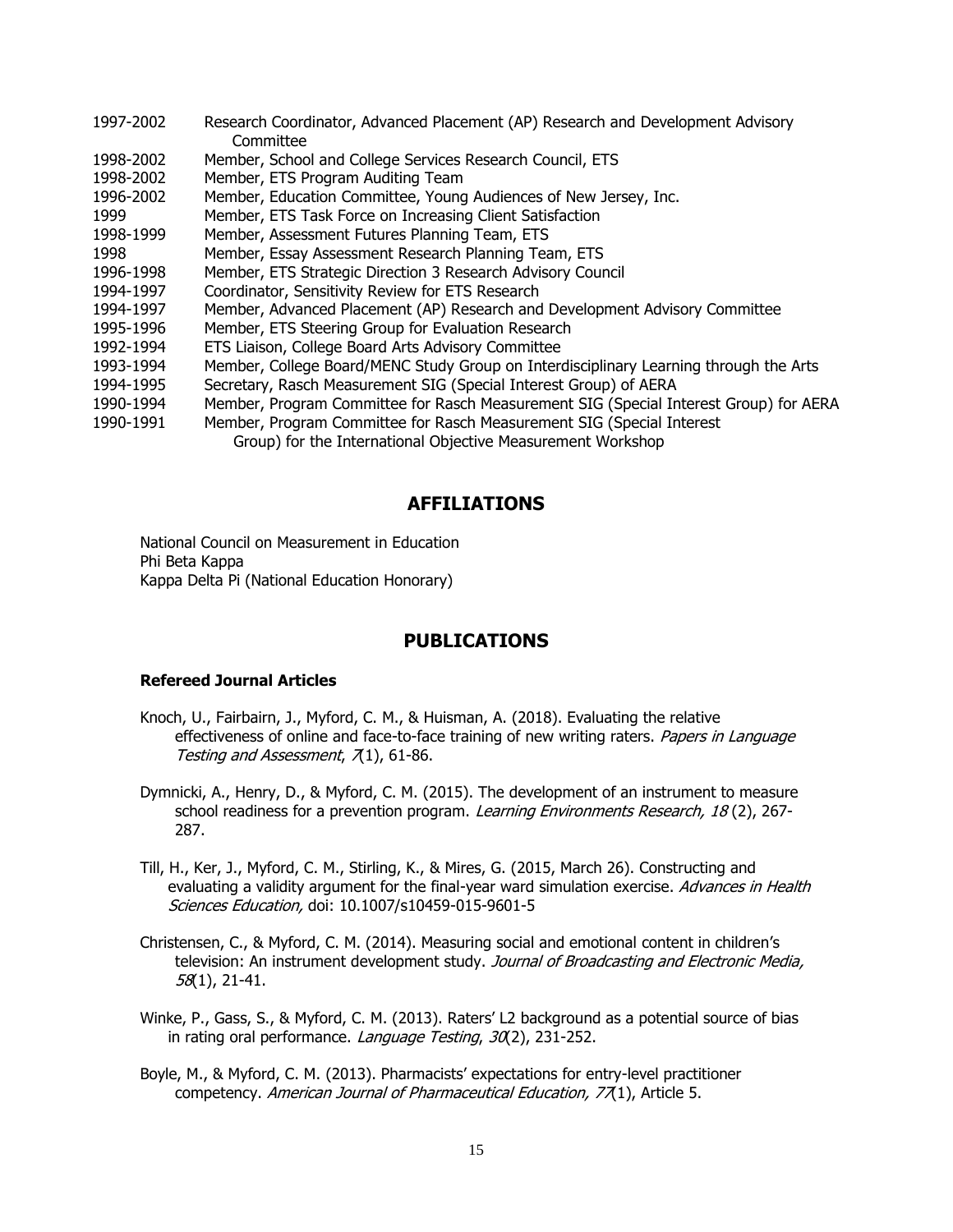- Esfandiari, R., & Myford, C. M. (2013). Severity differences among self-assessors, peer-assessors, and teacher assessors rating EFL essays. Assessing Writing, 18(2), 111-131.
- Till, H., Myford, C. M., & Dowell, J. (2013). Improving student selection using multiple mini interviews with multifaceted Rasch modeling. Academic Medicine, 88(2), 1-8.
- Myford, C. M. (2012). Rater cognition research: Some possible directions for the future. Educational Measurement: Issues and Practice, 31(3), 48-49.
- Myford, C. M., & Wolfe, E. W. (2009). Monitoring rater performance over time: A framework for detecting differential accuracy and differential scale category use. Journal of Educational Measurement, 46(4), 371-389.
- Houston, J. E., & Myford, C. M. (2009). Judges' perception of candidates' organization and communication, in relation to oral certification examination ratings. Academic Medicine, 84(11), 1603-1609.
- Engelhard, G., & Myford, C. M. (2009). Comparison of single- and double-assessor scoring designs for the assessment of accomplished teaching. Journal of Applied Measurement,  $10(1)$ , 52-69.
- Iramaneerat, C., Myford, C., Yudkowsky, R., & Lowenstein, T. (2009). Evaluating the effectiveness of rating instruments for a communication skills assessment of medical residents. Advances in Health Sciences Education, 14, 575-594.
- Iramaneerat, C., Yudkowsky, R., Myford, C., & Downing, S. (2008). Quality control of an OSCE using generalizability theory and many-faceted Rasch measurement. Advances in Health Sciences Education, 13(4), 479-493.
- Myford, C. M., & Wolfe, E. W. (2004). Detecting and measuring rater effects using many-facet Rasch measurement: Part II. Journal of Applied Measurement, 5(2), 189-227.
- Myford, C. M., & Wolfe, E. W. (2003). Detecting and measuring rater effects using many-facet Rasch measurement: Part I. Journal of Applied Measurement. 4(4), 386-422.
- Myford, C. M., & Wolfe, E. W. (2002). When raters disagree, then what: Examining a thirdrating discrepancy resolution procedure and its utility for identifying unusual patterns of ratings. Journal of Applied Measurement, 3(3), 300-324.
- Myford, C. M. (2002). Investigating design features of descriptive graphic rating scales. Applied Measurement in Education, 15(2), 187-215.
- Myford, C. M., & Engelhard, G., Jr. (2002). Evaluating the psychometric quality of the National Board for Professional Teaching Standards Early Childhood/Generalist assessment system. Journal of Personnel Evaluation in Education, 15(4), 253-285.
- Myford, C. M., & Cline, F. (2001). Designing assessment instruments to measure the impact of participation in short-term educational programs. Studies in Educational Evaluation, 27, 107-131.
- Wolfe, E. W., Moulder, B. M., & Myford, C. M. (2001). Methods for detecting differential rater functioning over time (DRIFT). Journal of Applied Measurement, 2(3), 256-280.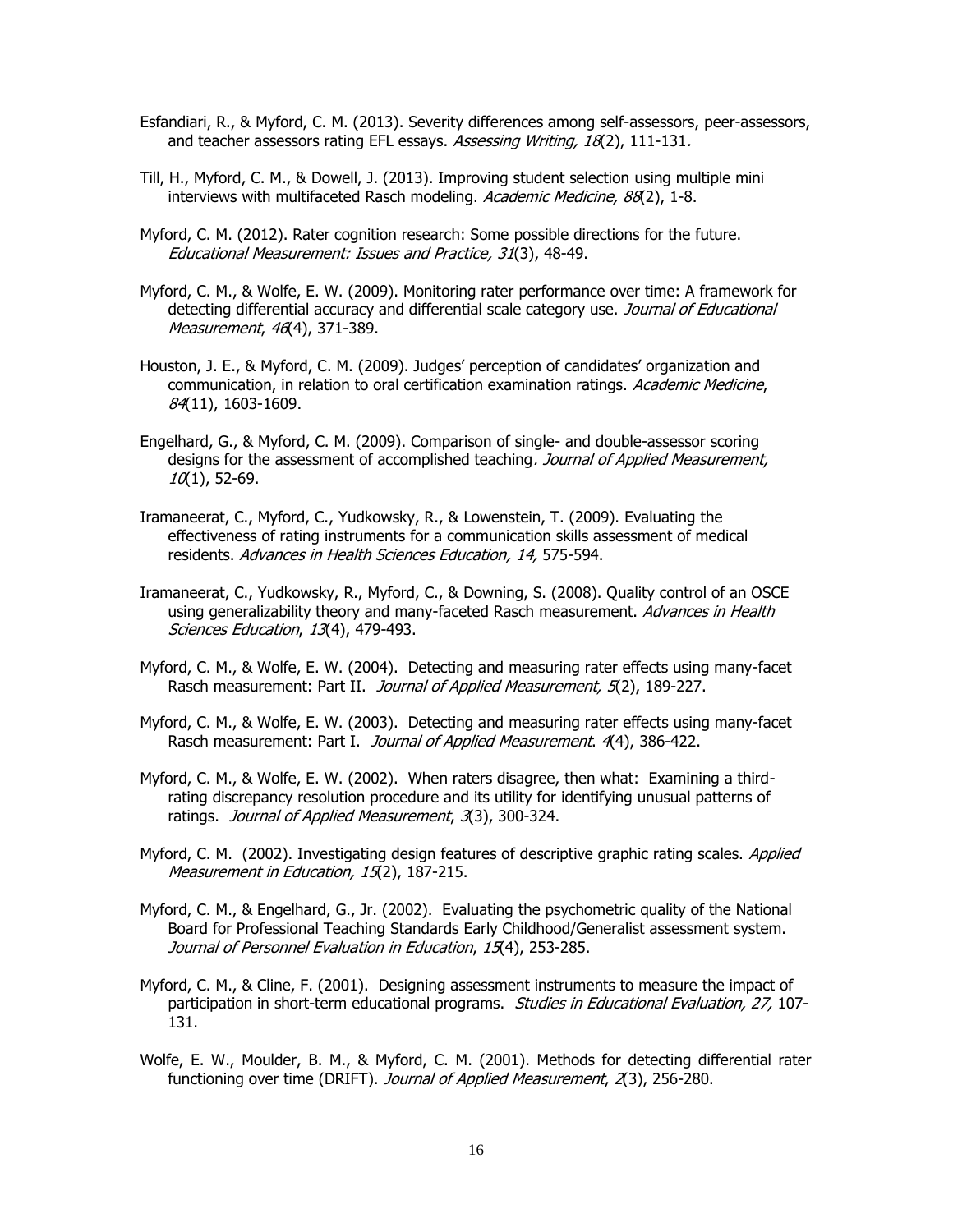- Camara, W., Dorans, N. J., Morgan, R., & Myford, C. M. (2000). Advanced Placement: Access not exclusion. *Education Policy Analysis Archives* [On-line serial], 8(40), 1-12.
- Heller, J. I., Sheingold, K., & Myford, C. M. (1998). Reasoning about evidence in portfolios: Cognitive foundations for valid and reliable assessment. Educational Assessment, 5(1), 5-40.
- Myford, C. M. (1996). Planning for a statewide arts assessment: The Western Australian experience. Newsletter of the Special Research Interest Group in Measurement and Evaluation (Music Educators National Conference), 18, 10-12.
- Linacre, J. M., Engelhard, Jr., G., Tatum, D. S., & Myford, C. M. (1994). Measurement with judges: Many-faceted conjoint measurement. *International Journal of Educational Research*, 21(6), 569-577.
- Myford, C. M. (1990). Rasch meets Hamlet. Rasch Measurement: Transactions of the Rasch Measurement SIG, 4(2), 105.
- Myford, C. M. (1984). Criteria for evaluating educational research: A guide for writers submitting manuscripts to the Georgia Educational Researcher. Georgia Educational Researcher, 3, 74-78.

#### **Refereed Research Reports**

- Winke, P., Gass, S., & Myford, C. M. (2011). The relationship between raters' prior language study and the evaluation of foreign language speech samples. (TOEFL  $BTTM$  Research Report No. 16). Princeton, NJ: Educational Testing Service.
- Wolfe, E. W., Myford, C. M., Engelhard, G. E., & Manalo, J. R. (2007). *Monitoring reader* performance and DRIFT in the AP English Literature and Composition examination using benchmark essays. (College Board Research Report No. 2007-2). New York, NY: The College Board.
- Engelhard, G., Jr., & Myford, C. M. (2003). Monitoring faculty consultant performance in the Advanced Placement English Literature and Composition program with a many-faceted Rasch model (College Board Research Report No. 2003-1). New York, NY: The College Board.
- Engelhard, G., Jr., Myford, C. M., & Cline, F. (2000). *Investigating assessor effects in National* Board for Professional Teaching Standards assessments for Early Childhood/Generalist and Middle Childhood/Generalist certification (ETS Research Report RR-00-13). Princeton, NJ: Educational Testing Service.
- Myford, C. M., & Wolfe, E. W. (2000). *Monitoring sources of variability within the Test of Spoken* English assessment system (TOEFL Research Report No. 65). Princeton, NJ: TOEFL Research Program, Educational Testing Service.
- Myford, C. M., & Wolfe, E. W. (2000). Strengthening the ties that bind: Improving the linking network in sparsely connected rating designs (TOEFL Technical Report No. 15). Princeton, NJ: TOEFL Research Program, Educational Testing Service.
- Wolfe, E. W., Chiu, W. T., & Myford, C. M. (1999). The manifestation of common rater effects in multi-faceted Rasch analyses (ETS Research Report RR-97-02). Princeton, NJ: Center for Performance Assessment, Educational Testing Service.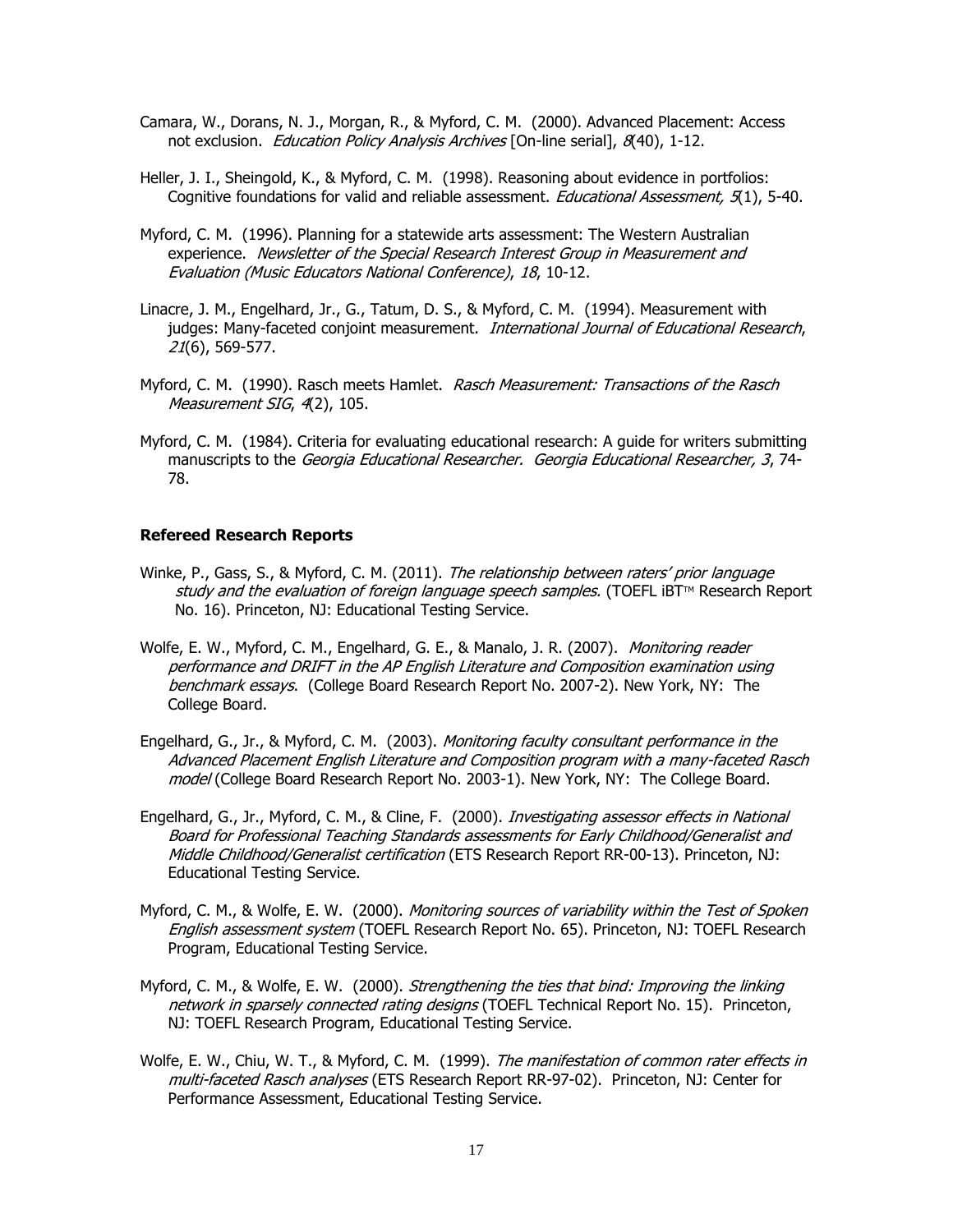- Heller, J. I., Sheingold, K., & Myford, C. M. (1998). Reasoning about evidence in portfolios: Cognitive foundations for valid and reliable assessment (RR-98-01). Princeton, NJ: Center for Performance Assessment, Educational Testing Service.
- Myford, C. M., Marr, D. M., & Linacre, J. M. (1996). Reader calibration and its potential role in equating for the Test of Written English (TOEFL Research Report No. 52). Princeton, NJ: TOEFL Research Program, Educational Testing Service.
- Myford, C. M., & Mislevy, R. J. (1995). Monitoring and improving a portfolio assessment system (RR-94-05). Princeton, NJ: Educational Testing Service, Center for Performance Assessment.
- Davidson, L., Myford, C., Plasket, D., Scripp, L., Swinton, S., Torff, B., & Waanders, J. (1992). Arts PROPEL: A handbook for music. Princeton, NJ: Educational Testing Service.

#### **Refereed Book Chapters**

- Engelhard, G., Jr., & Myford, C. M. (2010). Comparison of single- and double-assessor scoring designs for the assessment of accomplished teaching. In M. L. Garner, G. Engelhard, Jr., W. P. Fisher, Jr., & M. Wilson (Eds.), Advances in Rasch Measurement, Volume 1. Maple Grove, MN: JAM Press.
- Myford, C. M., & Wolfe, E. W. (2004). Detecting and measuring rater effects using many-facet Rasch measurement: Part I. In E. V. Smith, Jr. & R. M. Smith (Eds.), Introduction to Rasch measurement (pp. 460-517). Maple Grove, MN: JAM Press.
- Myford, C. M., & Wolfe, E. W. (2004). Detecting and measuring rater effects using many-facet Rasch measurement: Part II. In E. V. Smith, Jr. & R. M. Smith (Eds.), Introduction to Rasch measurement (pp. 518-574). Maple Grove, MN: JAM Press.
- Myford, C. M., & Sims-Gunzenhauser, A. (2004). The evolution of large-scale assessment programs in the visual arts. In E. W. Eisner & M. D. Day (Eds.). Handbook of research and policy in art education (pp. 637-666). Mahwah, NJ: Lawrence Erlbaum Associates.
- Paulukonis, S. T., Myford, C. M., & Heller, J. I. (2000). Formative evaluation of a performance assessment scoring system. In M. Wilson & G. Engelhard, Jr. (Eds.), Objective measurement: Theory into practice (Vol. 5, pp. 15-40). Stamford, CT: Ablex Publishing Co.
- Wolfe, E. W., Chiu, C. W. T., & Myford, C. M. (2000). Detecting rater effects in simulated data with a multi-faceted Rasch rating scale model. In M. Wilson & G. Engelhard, Jr. (Eds.), Objective measurement: Theory into practice (Vol. 5, pp. 147-164). Stamford, CT: Ablex Publishing Co.

#### **Exercise Specifications for a National Assessment**

- National Assessment Governing Board. (1994). NAEP arts education assessment and exercise specifications. Washington, DC: Author. (C. M. Myford, primary author)
- Myford, C. M. (1994). *Guidelines for NAEP arts assessment exercise developers*. Princeton, NJ: Educational Testing Service.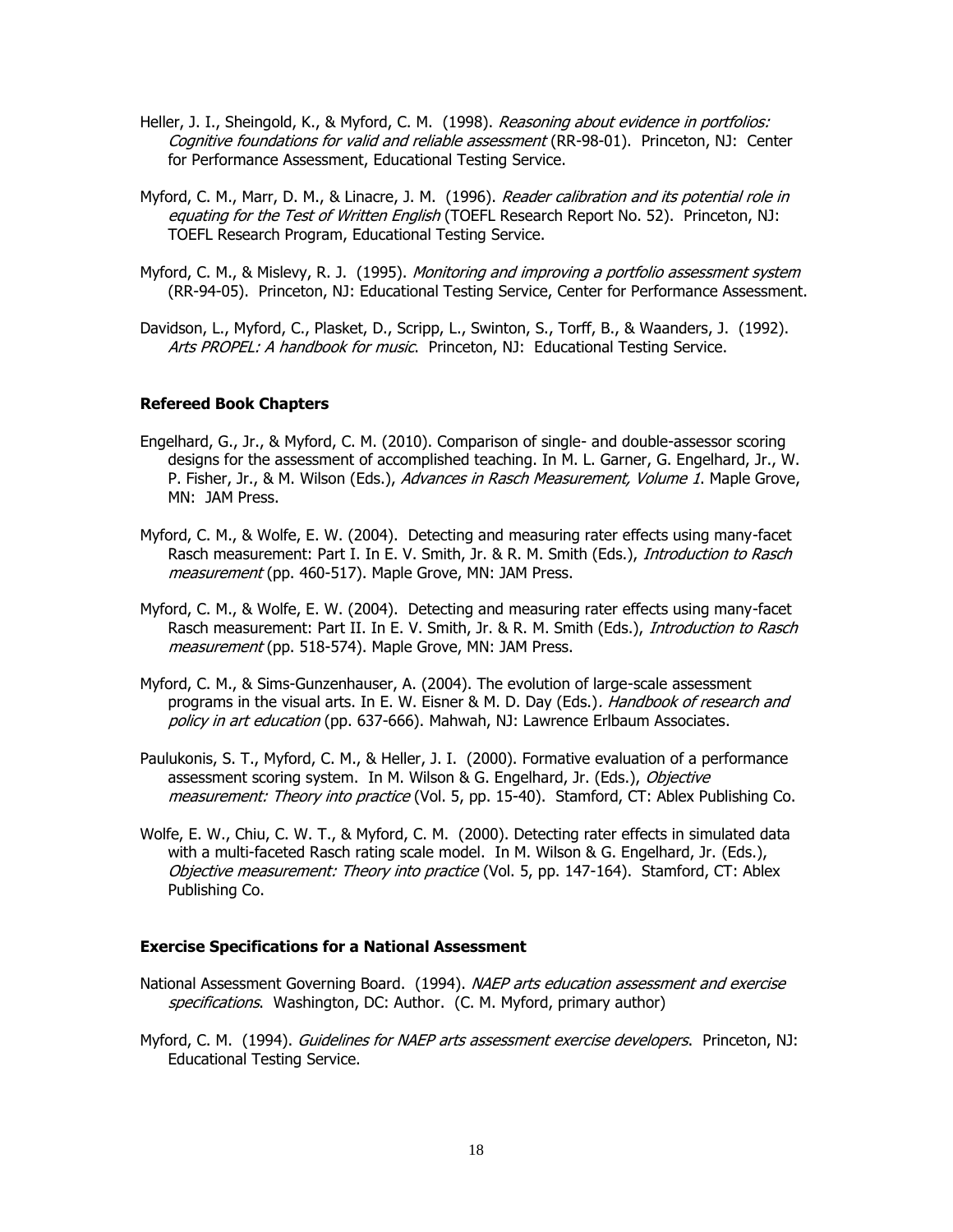#### **Training Manual Development**

- Myford, C. M. (2020). Analyzing Rating Data using Linacre's Facets Computer Program: A Set of Training Materials to Learn to Run the Program and Interpret Output. Chicago, IL: University of Illinois at Chicago.
- Myford, C. M. (2020). *Making Sense of Output from a Facets Analysis*. Chicago, IL: University of Illinois at Chicago
- Myford, C. M. (2019). *Creating Judging Plans.* Chicago, IL: University of Illinois at Chicago.

#### **Book Reviews**

- Myford, C. M. (2004). [Review of the book Automated Essay Scoring: A Cross-Disciplinary Perspective]. Journal of Applied Measurement, 5(1), 111-114.
- Myford, C. M. (1996). [Review of the book Authentic Assessment in Action: Studies of Schools and Students at Work]. American Journal of Education, 104(2), 162-165.

#### **Program Evaluation Reports**

- Koch, K., Hall, R., & Myford, C. M. (1998). What did students learn and how do we know: A practical quide to designing and carrying out a classroom music assessment. New York, NY: Carnegie Hall.
- Myford, C. M., & Cline, F. (1998). Assessing the impact of LinkUP! on student learning: Interim report of findings from phase III student assessment activities. Princeton, NJ: Center for Performance Assessment, Educational Testing Service.
- Myford, C. M., Koch, K., & Cline, F. (1998). 1997 LinkUP! teacher survey summary of results: Interim report of findings from phase III of the Carnegie Hall LinkUP! program. New York, NY: Carnegie Hall.
- Myford, C. M., Koch, K., Abeles, H. F., & Pogonowski, L. (1997). Evaluation of the Carnegie Hall LinkUP! program: Interim report of findings from phases I and II. New York, NY: Carnegie Hall.
- Myford, C. M. (1995). *Report of findings from the analysis of scorer questionnaires from the* 1995 NAEP visual arts field test. Princeton, NJ: Educational Testing Service.
- Myford, C. M., & Lehman, P. (1993). Formative studies of Praxis III: Classroom performance assessments--Questionnaire results (Formative study B1) (RM 94-1). Princeton, NJ: Educational Testing Service.
- Myford, C. M., & Lehman, P. (1993). Formative studies of Praxis III: Classroom performance assessments--Assessors' evaluation of their own classroom observation notes, interview notes, and record-of-evidence forms (Formative study B3) (RM 94-3). Princeton, NJ: Educational Testing Service.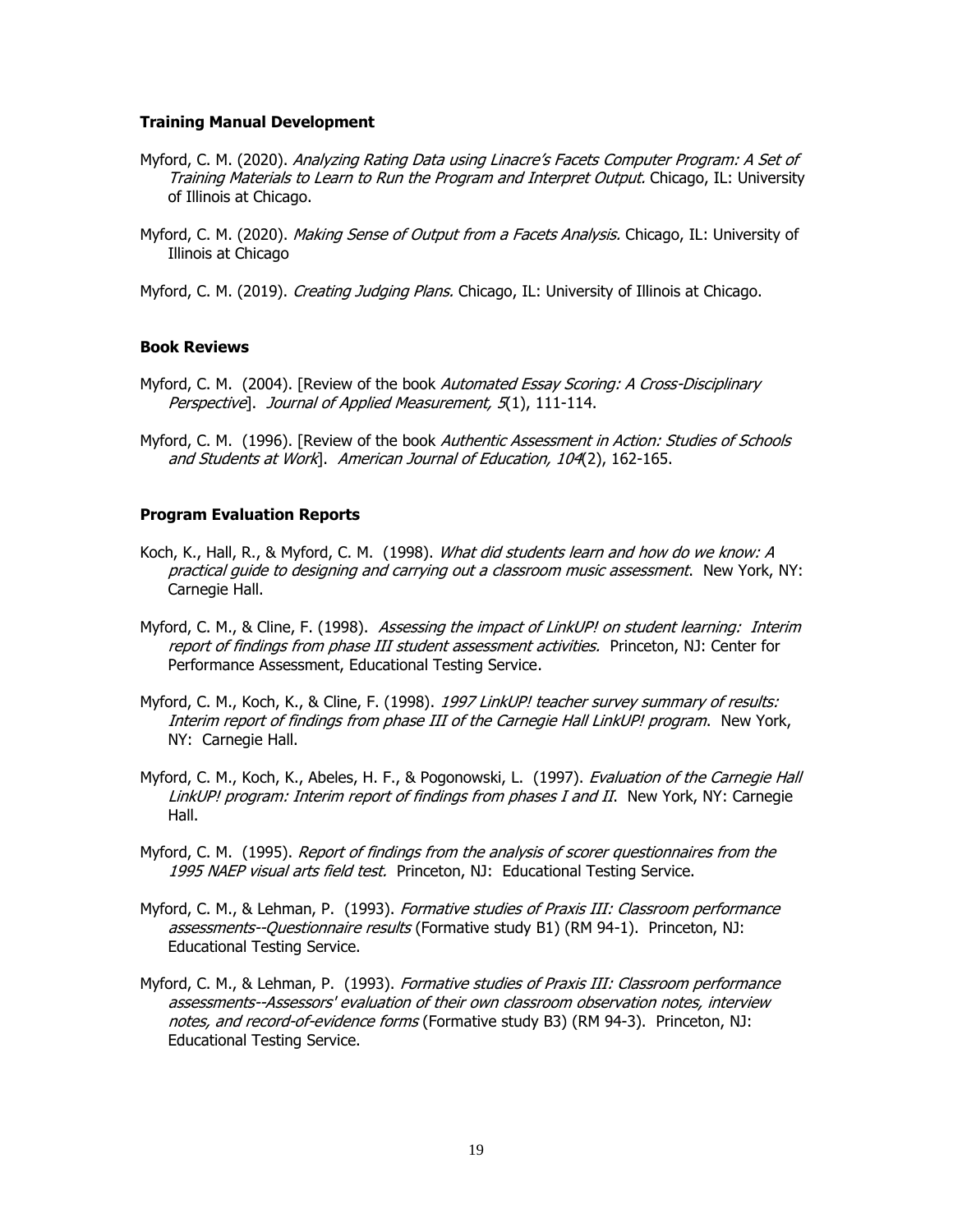Myford, C. M., Villegas, A. M., Reynolds, A., Camp, R., Danielson, C., Jones, J., Knapp, J., Lehman, P., Mandinach, E., Morris, L., Sims-Gunzenhauser, A., & Sjostrom, B. (1993). Formative studies of Praxis III: Classroom performance assessments--An overview (RR-94- 20). Princeton, NJ: Educational Testing Service.

### **PRESENTATIONS**

#### **Invited Keynote Addresses**

- Myford, C. M. (2019, April). *Assessing students' achievement of learning outcomes that are* relevant for a global society. San Jose, Costa Rica: Ministry of Public Education.
- Myford, C. M. (2018, May). The challenges of using raters' ratings as measures of performance in high-stakes assessments. San Jose, Costa Rica: University of Costa Rica.
- Myford, C. M. (2011, October). Rater effects in the assessment of medical competencies. Plenary session presentation for the 12th Thai Medical Education Conference. Bangkok, Thailand.
- Myford, C. M. (2011, October). *Developing a tool for assessing attitudes*. Plenary session presentation for the 12th Thai Medical Education Conference. Bangkok, Thailand.
- Myford, C. M. (2004, February). Creating and using evidence from classroom-based assessments. Invited keynote address for the Partnership READ conference, National Teacher Academy, Chicago, IL.
- Myford, C. M. (1999, August). Assessment for accountability vs. assessment to improve teaching and learning: Are they two different animals? International keynote address for the Australian Curriculum Assessment and Certification Authorities conference, Perth, Western Australia.

#### **Invited Lectures and Presentations**

- Myford, C. M. (2019, October). Raters and their influences in performance-based assessments. Invited presentation for the Distinguished Lecturer Series of Temple University, Tokyo and Osaka, Japan.
- Myford, C. M. (2017, April). Rater effects and their influence in open-ended assessments. Invited presentation for the National Research University Higher School of Economics Psychometrics Series, Moscow, Russia.
- Myford, C. M. (2015, November). *Becoming competent in assessment*. Invited presentation at the Central American Technological University, Tegucigalpa, Honduras.
- Myford, C. M. (2004, April). Supporting teachers' efforts to design effective classroom-based systems for assessing literacy: What is the role of the school leader? Invited presentation for the Partnership READ conference, Chicago, IL.
- Myford, C. M. (2002, February). Designing and implementing a large-scale classroom-based performance assessment. Invited lecture at the University of Illinois at Chicago, Chicago, IL.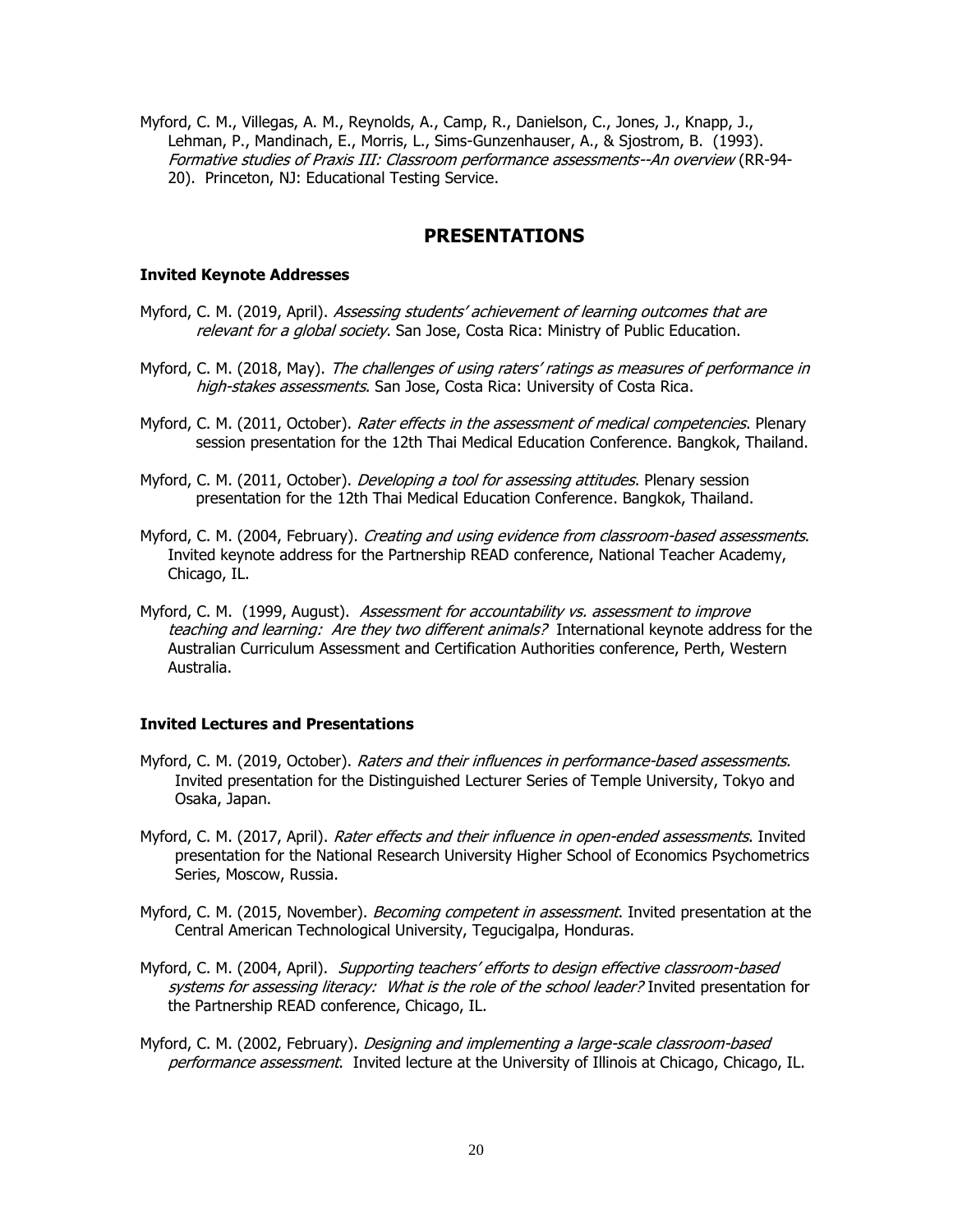- Myford, C. M. (2002, January and February). *Designing and carrying out a large-scale classroom* music assessment. Invited lectures at the University of Akron, Akron, OH, and the University of Toledo, Toledo, OH.
- Myford, C. M. (2001, February and 2002, February). Assessing the assessors: Quality control monitoring for large-scale performance assessment systems. Invited lectures at the University of Maryland, College Park, MD, and the University of Toledo, Toledo, OH.
- Myford, C. M. (2000, March). *Carnegie Hall LinkUP! program evaluation.* Invited lecture at Teachers College, Columbia University, New York, NY.
- Myford, C. M. (1999, August). *Impact of technology on marking: Web-based marking systems* and automated essay marking. Invited presentation for the Australian Curriculum Assessment and Certification Authorities conference, Perth, Western Australia. (Also presented to the Senior Secondary Assessment Board of South Australia, Adelaide; the Victorian Board of Studies, Melbourne; and the New South Wales Board of Studies, Sydney.)
- Myford, C. M. (1999, August). *Performance assessment in the arts*. Invited presentation for the Senior Secondary Assessment Board of South Australia, Adelaide. (Also presented at the Victorian Board of Studies, Melbourne; and the New South Wales Board of Studies, Sydney.)
- Myford, C. M., Koch, K., & Hall, R. (1999, June). *Looking at our programs through different* lenses. Invited presentation for the American Symphony Orchestra League National Conference, Chicago, IL.
- Myford, C. M. (1999, January). *Linking assessment to instruction: The Advanced Placement* Studio Art Program. Invited presentation for a meeting of the Committee on Foundations of Assessment, Board of Testing and Assessment, National Academy of Sciences/National Research Council, Washington, DC.
- Myford, C. M. (1997, December). Report on the evaluation of the Carnegie Hall LinkUP! program. Invited presentation to the Carnegie Hall Board of Directors, New York, NY.
- Myford, C. M. (1995, September). *Monitoring standards in the arts: The NAEP arts experience*. Invited presentation at Murdoch University, Perth, Western Australia.
- Myford, C. M. (1995, March). An overview of the NAEP arts assessment research plan. Invited presentation for a meeting of the National Assessment of Educational Progress Arts Assessment Standing Committee, Washington, DC.
- Myford, C. M. (1995, February). Navigating through the framework and specifications for the NAEP arts assessment. Invited presentation for a meeting of the National Assessment of Educational Progress Design and Analysis Committee (DAC), Washington, DC.
- Myford, C. M., & Mislevy, R. J. (1994, November). Findings from the Advanced Placement Studio Art portfolio study. Invited presentation to the Visiting Panel for Research, Educational Testing Service, Princeton, NJ.
- Myford, C. M. (1994, February). Will the NAEP arts assessment have an impact on state and local arts assessment efforts? Invited presentation for a statewide meeting of the Vermont Arts Education Association, Brattleboro, VT.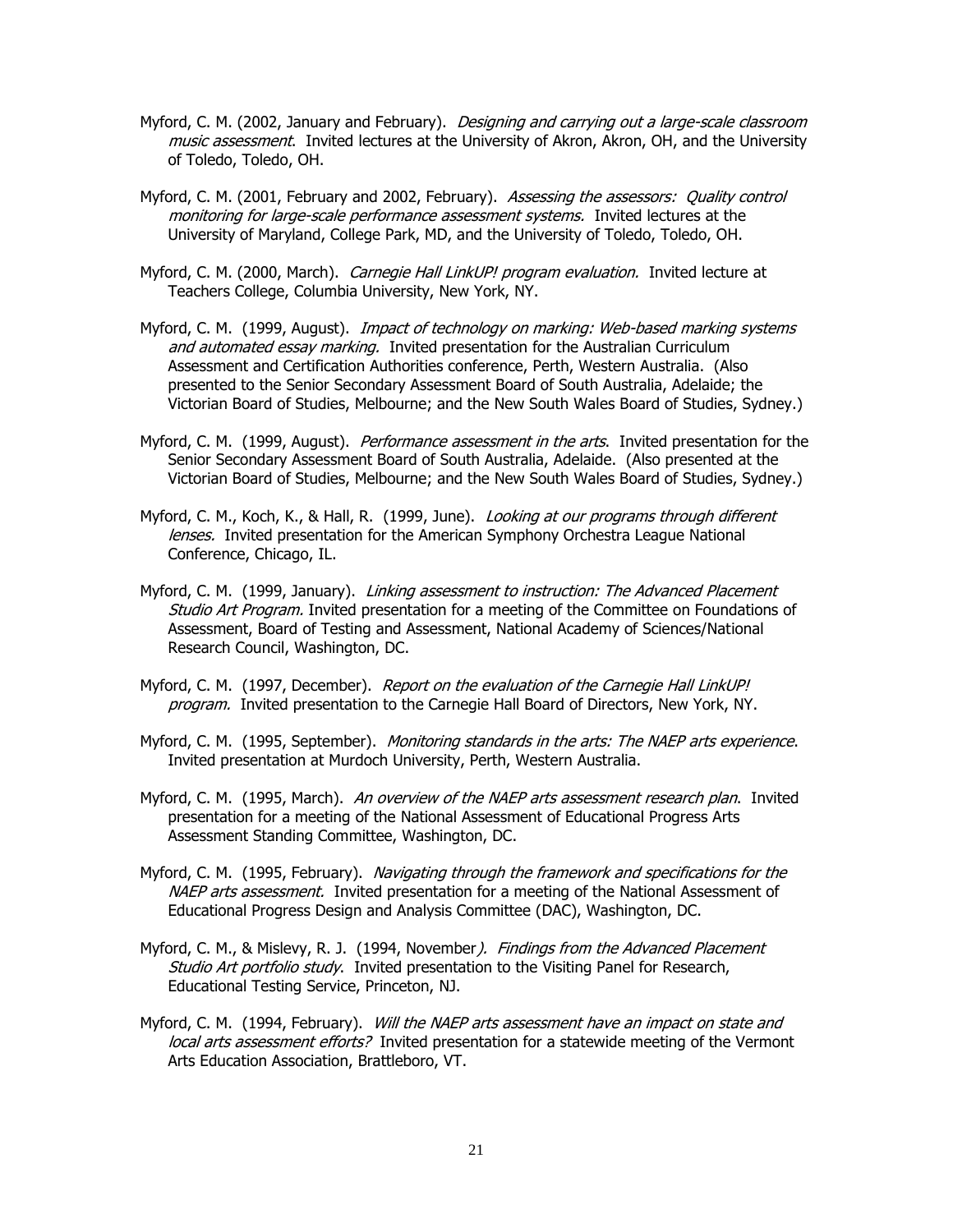- Myford, C. M. (1993, October). *Planning for a national assessment in the arts.* Invited presentation for the annual meeting of the New Jersey chapter of the Alliance for Arts Education, Princeton, NJ.
- Myford, C. M., & Mislevy, R. J. (1993, May). Initial findings from the Advanced Placement Studio Art portfolio assessment study. Invited presentation for a meeting of the Advanced Placement Studio Art Program Committee, Educational Testing Service, Princeton, NJ.
- Myford, C. M. (1991, February). Developing performance assessments in music and visual arts. Invited presentation at the DuPage-Kane Educational Service Center, Wheaton, IL.
- Myford, C. M. (1990, December). *Development of procedural scenarios*. Invited presentation for a meeting of the ETS Stage III National Advisory Committee for The Praxis Series: Professional Assessments for Beginning Teachers, Princeton, NJ.

#### **Conference Papers**

- Till, H., Myford, C. M., & Dowell, J. (2015, January). *Building validity arguments for performance* assessments used in medical school admission decisions: Investigating examiner performance in the multiple mini-interview process. Paper presented at the Sixth International Conference on Probabilistic Models for Measurement in Education, Psychology, Social Science and Health, Cape Town, South Africa.
- Brown, R., & Myford, C. M. (2011, April). *Investigating method effects in medical specialty* certification organization performance assessments. Paper presented at the annual meeting of the National Council on Measurement in Education, New Orleans, LA.
- Austin S., & Myford, C. M. (2010, April). A study of assessment theory and practice within the Cognitive Disabilities Model: A many-faceted Rasch analysis of the Allen Diagnostic Module Placemat Task. Paper presented at the annual conference of the American Occupational Therapy Association, Orlando, FL.
- Iramaneerat, C., Myford, C. M., & Yudkowsky, R. (2006, July). *Item dependency in an objective* structured clinical examination. Paper presented at the seventh annual MHPE Summer Conference, Chicago, IL.
- Iramaneerat, C., Myford, C. M., & Yudkowsky, R. (2006, April). *Item dependency in an objective* structured clinical examination. Paper presented at the International Objective Measurement Workshop, Berkeley, CA.
- Iramaneerat, C., & Myford, C. M. (2006, April). Rater effects in clinical performance ratings of surgery residents. Paper presented at the annual meeting of the American Educational Research Association, San Francisco, CA.
- Dobria, L., Karabatsos, G., & Myford, C. M. (2006, April). *Monitoring rater performance with a* hierarchical generalized linear model. Paper presented at the annual meeting of the National Council on Measurement in Education, Chicago, IL.
- Myford, C. M., Wolfe, E. W., Engelhard, G., Jr., & Manalo, J. (2005, April). *Monitoring rater* performance and DRIFT in the Advanced Placement English Literature and Composition examination using benchmark essays. Paper presented at the annual meeting of the National Council on Measurement in Education, Montréal, Canada.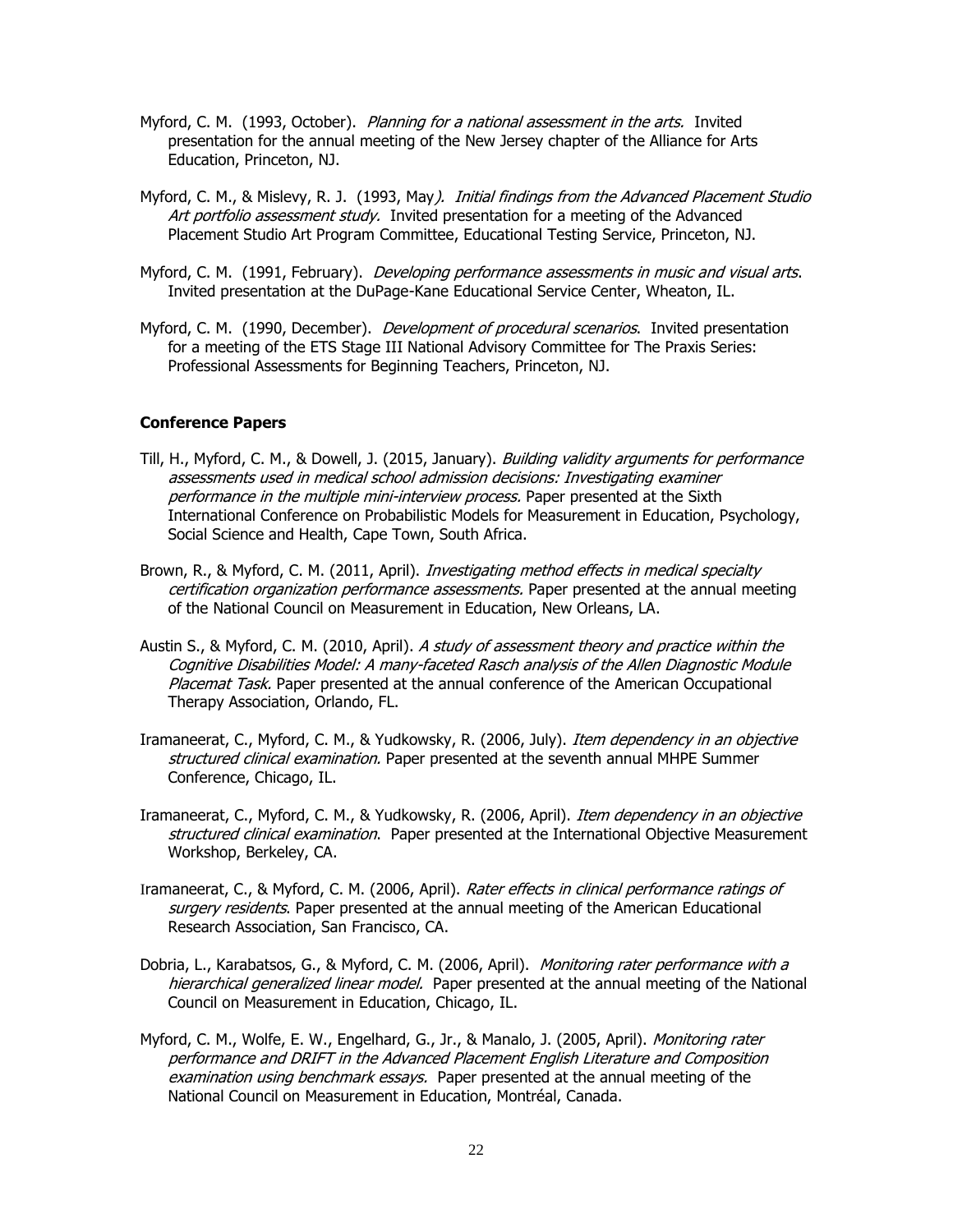- Engelhard, G. Jr., & Myford, C. M. (2002, April). Monitoring reader performance in the Advanced Placement English Literature and Composition program with a many-faceted Rasch model. Paper presented at the Eleventh International Objective Measurement Workshop, New Orleans, LA.
- Myford, C. M., & Cline, F. (2002, April). Looking for patterns in disagreements: A Facets analysis of human raters and e-rater's scores on essays written for the Graduate Management Admission Test (GMAT). Paper presented at the annual meeting of the American Educational Research Association, New Orleans, LA.
- Engelhard, G., Jr., & Myford, C. M. (2001, April). Monitoring reader performance in the Advanced Placement English Literature and Composition program with a many-faceted Rasch model. Paper presented at the annual meeting of the American Educational Research Association, Seattle, WA.
- Engelhard, G., Jr., Myford, C. M., & Cline, F. (2000, April). Examining the influences of assessor severity on the certification of highly accomplished teachers. Paper presented at the annual meeting of the American Educational Research Association, New Orleans, LA.
- Myford, C. M. (1999, August). Accountability vs. assessment. Paper presented at the Victorian Board of Studies Invitational Seminar, Melbourne, Victoria, Australia.
- Myford, C. M., & Cline, F. (1999, April). Using classroom-based performance assessment data to document program impact: An example from the performing arts. Paper presented at the annual meeting of the American Educational Research Association, Montréal, Canada.
- Myford, C. M. (1998, April). *Strengthening the ties that bind: Improving the linking network in* sparsely connected rating designs. Paper presented at the annual meeting of the American Educational Research Association, San Diego, CA.
- Myford, C. M., Koch, K., & Hall, R. (1997, March). Report on Carnegie Hall/Educational Testing Service/Teachers College assessment study of Carnegie Hall's LinkUP! program. Paper presented at the Carnegie Hall Education Conference, New York, NY.
- Myford, C. M. (1996, April). *Designing large-scale assessments in music: The Western Australian* experience. Paper presented at the annual meeting of the Music Educators National Conference, Kansas City, MO.
- Myford, C. M. (1996, April). Constructing scoring rubrics: Using Facets to study design features of descriptive graphic rating scales. Paper presented at the annual meeting of the American Educational Research Association, New York, NY.
- Myford, C. M. (1995, April). *Calibrating readers of the Test of Written English*. Paper presented at the annual meeting of the American Educational Research Association, San Francisco, CA.
- Myford, C. M. (1995, March). Reader calibration and its potential role in equating the Test of Written English. Paper presented at the annual meeting of the Teachers of English to Speakers of Other Languages (TESOL), Long Beach, CA.
- Myford, C. M. (1995, January). *Designing a national assessment in the arts for the 1990's*. Paper presented at the biennial conference of the Getty Center for Education in the Arts, Washington, DC.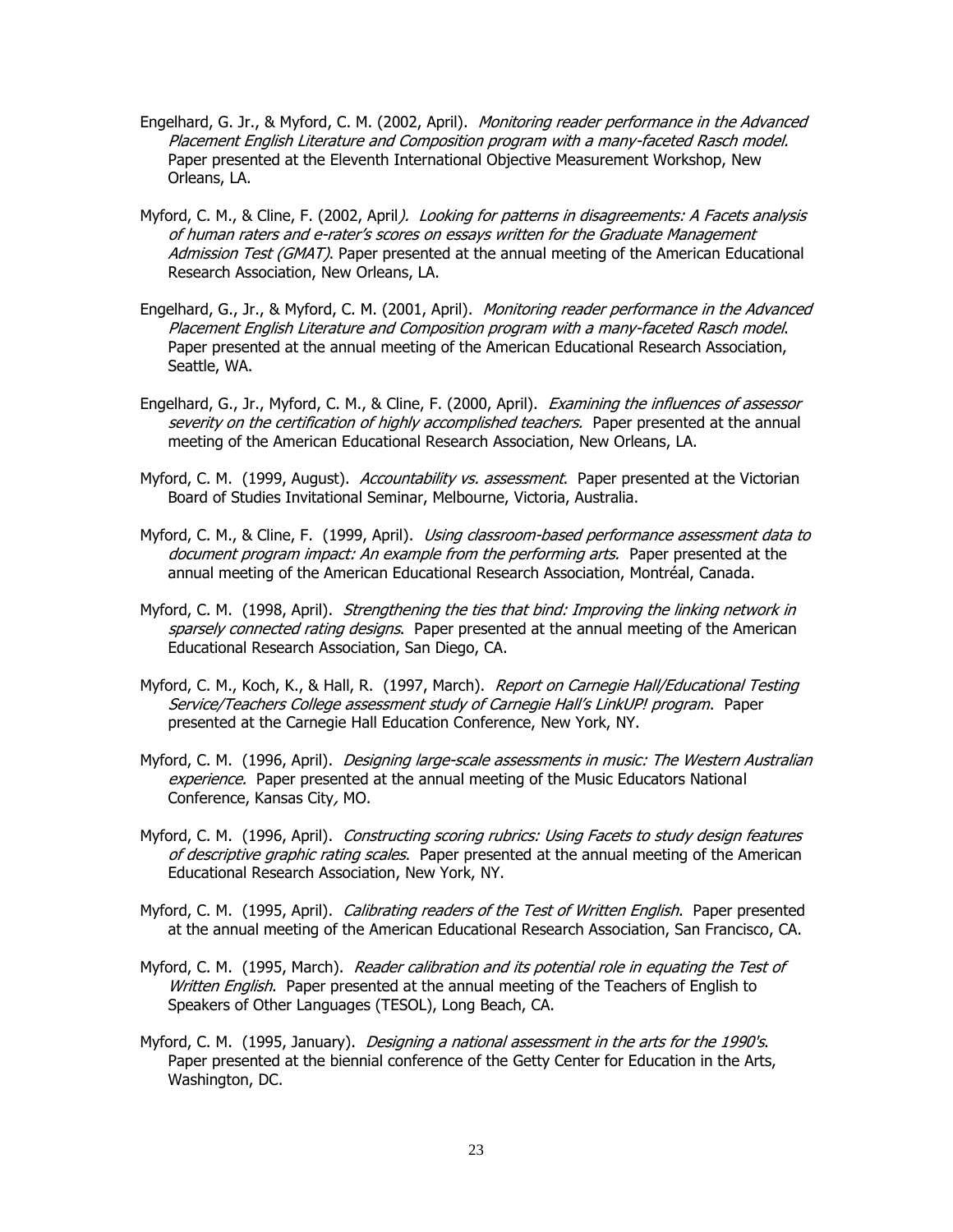- Myford, C. M. (1993, April). *Evaluating a portfolio assessment procedure: Facets as a quality* control tool. Paper presented at the biennial meeting of the International Objective Measurement Workshop, Atlanta, GA.
- Myford, C. M. (1993, April). Generalizability theory and multifacet Rasch: Tools for analyzing performance rating. Paper presented at the annual meeting of the American Educational Research Association, Atlanta, GA.
- Myford, C. M., & Mislevy, R. J. (1993, April). A framework for monitoring and improving a portfolio assessment system. Paper presented at the annual meeting of the American Educational Research Association, Atlanta, GA.
- Myford, C. M. (1992, April). *Identifying, representing, and controlling for judge differences in* performance assessments: An example from the visual arts. Paper presented at the annual meeting of the American Educational Research Association, San Francisco, CA.
- Myford, C. M. (1991, April). Assessment of acting ability. Paper presented at the annual meeting of the American Educational Research Association, Chicago, IL.
- Myford, C. M. (1991, April). *Judging acting ability: The transition from novice to expert*. Paper presented at the annual meeting of the American Educational Research Association, Chicago, IL.
- Myford, C. M. (1989, December). *Stability in aesthetic judgment*. Paper presented at the Midwest Objective Measurement Seminar, Chicago, IL.
- Myford, C. M. (1989, May). *Measuring acting ability*. Paper presented at the Midwest Objective Measurement Seminar, Chicago, IL.
- Myford, C. M. (1987, August). *Increasing the objectivity of theater arts judging*. Paper presented at the annual meeting of the American Alliance for Theater and Education, Chicago, IL.

#### **Other Seminars and Presentations at the Educational Testing Service (ETS)**

- Myford, C. M. (1998, March). Assessing the impact of student involvement in LinkUP! classroom workshops and concerts on their learning. Presentation at the Educational Testing Service, Princeton, NJ.
- Myford, C. M. (1995, March). Rubric formats. Seminar presented at the Educational Testing Service, Princeton, NJ.
- Myford, C. M., Mislevy, R. J., Sims-Gunzenhauser, A., & Danielson, C. (1993, June). *Ensuring* informed judgment of complex performances. Presentation for the Center for Performance Assessment Working Seminar Series, Educational Testing Service, Princeton, NJ.
- Myford, C. M. (1991, February). The role of technology in the observation of teachers for licensure and certification. Presentation to the Program on Technology and Assessment, Educational Testing Service, Princeton, NJ.
- Myford, C. M. (1991, January). Methodology-related research activities for Stage III of the NTE successor. Seminar presented at the Educational Testing Service, Princeton, NJ.